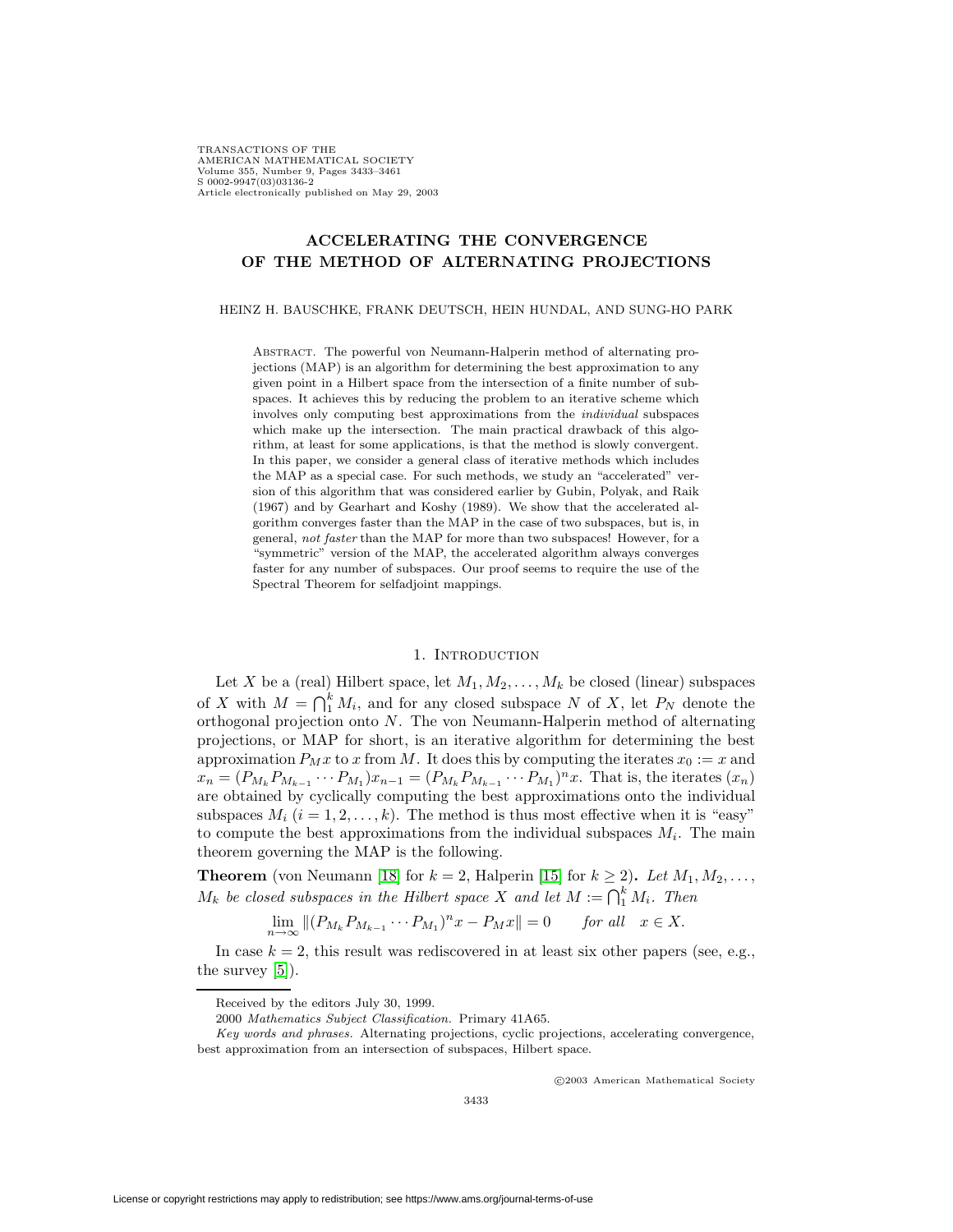Also, as was noted in [\[5\]](#page-28-2), there are at least ten different areas of mathematics in which the MAP has proved useful. However, the main practical drawback of the MAP appears to be that it is often slowly convergent. Indeed, if  $M_1 + M_2$  is not closed, then Franchetti and Light [\[11\]](#page-28-3) and Bauschke, Borwein, and Lewis [\[2\]](#page-27-0) have given examples showing that the convergence of  $(P_{M_2}P_{M_1})^nx$  to  $P_{M_1 \cap M_2}x$  can be arbitrarily slow!

Both Gubin, Polyak, and Raik [\[14\]](#page-28-4) and Gearhart and Koshy [\[13\]](#page-28-5) have considered a geometrically appealing method to accelerate the MAP, but in neither of these two papers was it proved that the acceleration scheme considered was actually faster than the MAP. In this paper, we will prove that this acceleration scheme is indeed faster than the MAP in the case of two subspaces (i.e.,  $k = 2$ ) (Theorem 3.23). But, perhaps surprisingly, we show that the acceleration scheme may actually be *slower* than the MAP when  $k > 3$  (Example 3.24)! In contrast to this, we show that a "symmetric" version of the MAP (i.e.,  $x_0 = x$ ) and  $x_n = (P_{M_1} P_{M_2} \cdots P_{M_k} P_{M_{k-1}} \cdots P_{M_1})^n x$  for  $n = 1, 2, ...$ ) has an accelerated version which is faster for any  $k \geq 2$  (Corollary 3.21).

We should also mention that Dyer [\[10\]](#page-28-6) and Hanke and Niethammer [\[16\]](#page-28-7) have considered methods of accelerating the "Kaczmarz method" of solving linear equations. (Recall that Kaczmarz's method may be regarded as the special case of the MAP in the case when X is finite-dimensional and each  $M_i$  is a hyperplane.)

### 2. The method of iterated projections

To provide motivation for the acceleration results to be established later, in this section we give a fairly general convergence result which contains the von Neumann-Halperin result as a special case. In the next section, we will consider methods to accelerate this general algorithm.

Unless otherwise stated, the standing assumptions are as follows. Let  $X$  be a (real) Hilbert space,  $M_1, M_2, \ldots, M_k$  be closed subspaces,  $M := \bigcap_{i=1}^k M_i$ , and let  $P_i = P_{M_i}$  denote the orthogonal projection onto  $M_i$   $(i = 1, 2, \ldots, k)$ .

Now let

$$
T := P_k P_{k-1} \cdots P_1
$$

denote the composition of the k projections  $P_i$  taken in increasing order. The well-known von Neumann-Halperin Theorem states that

$$
\lim_{n \to \infty} \|T^n x - P_M x\| = 0
$$

for each  $x \in X$  (see, more generally, Theorem 2.5 below). Also, it can be shown that

$$
\lim_n \|(T^*T)^nx-P_Mx\|=0
$$

for each  $x \in X$  (see Theorem 2.6 below). More generally, suppose T is any bounded linear mapping from  $X$  into itself such that

(2.0.1) 
$$
\lim_{n} \|T^{n}x - P_{\text{Fix }T}x\| = 0 \text{ for each } x \in X,
$$

where

$$
Fix T := \{ x \in X \mid Tx = x \}
$$

is the *fixed point* set for T.

We will be interested in determining methods to *accelerate* the convergence of the sequence  $(T^n x)$  to  $P_{\text{Fix } T} x$ . Before we consider such methods, it will provide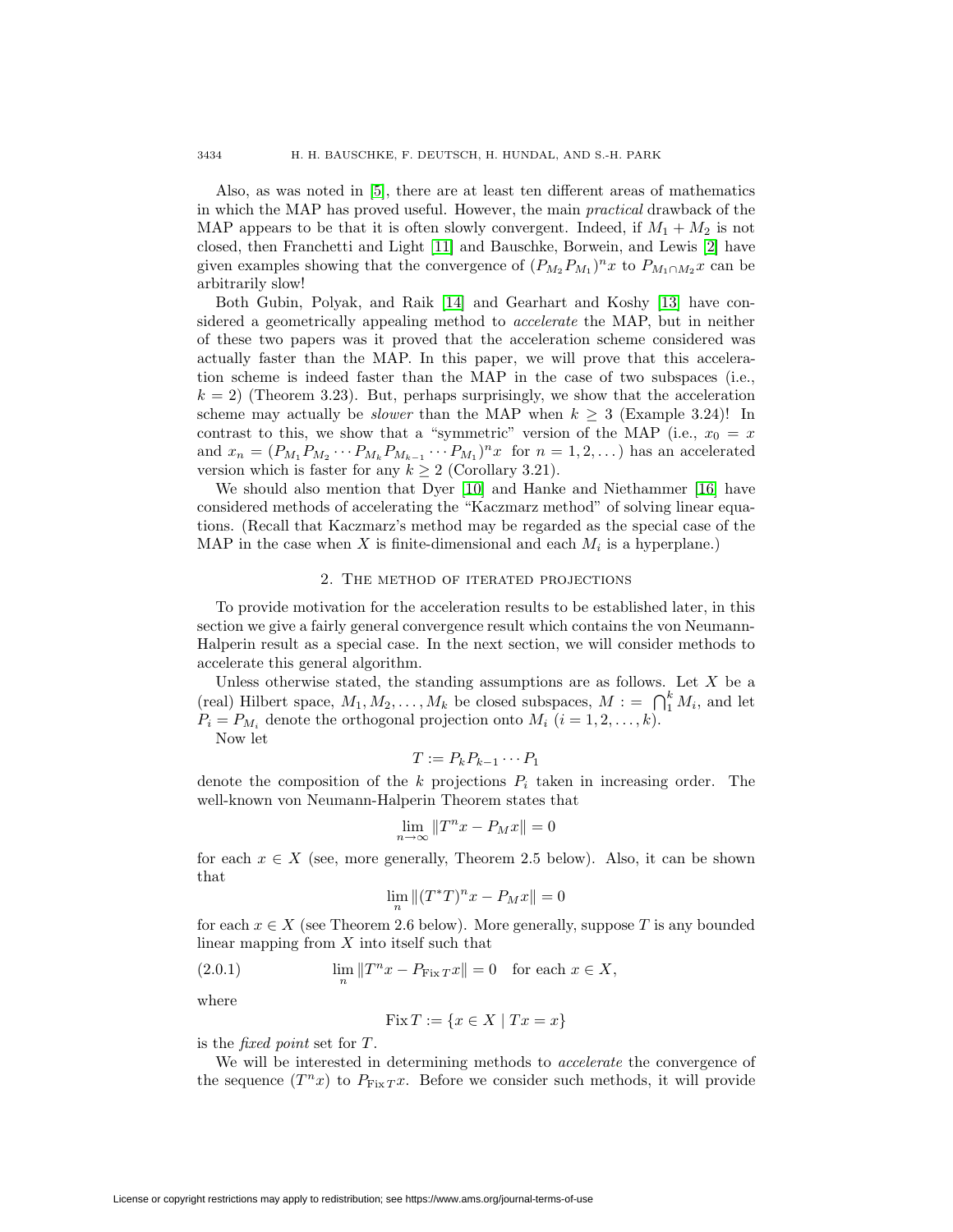useful motivation to first give some general conditions on the mapping  $T$  that will guarantee that (2.0.1) holds.

The mapping T is called **nonexpansive** if  $||T|| \leq 1$ . We first recall that the fixed point sets of T and  $T^*$  are the same if T is nonexpansive (see Riesz and Sz.-Nagy [\[19\]](#page-28-8) or Riesz and Sz.-Nagy [\[20,](#page-28-9) p. 408]).

**Lemma 2.1.** Let T be a nonexpansive linear operator on X. Then

(2.1.1) Fix T = Fix T <sup>∗</sup>.

In fact,  $Tx = x$  if and only if  $\langle Tx, x \rangle = ||x||^2$  if and only if  $\langle x, T^*x \rangle = ||x||^2$  if and only if  $T^*x = x$ .

Our next observation is a characterization of those linear operators  $T$  on  $X$  that satisfy  $(2.0.1)$ . We will use the following notation. If A is any linear operator on X, we denote the range and null space of A by  $\mathcal{R}(A)$  and  $\mathcal{N}(A)$  respectively. We will also use the well-known fact that  $\mathcal{N}(A^*)^{\perp} = \overline{\mathcal{R}(A)}$  (see [\[3,](#page-27-1) Remarks following Theorem 2.19 on pp. 35-36]).

**Theorem 2.2.** Let  $T$  be a bounded linear operator on  $X$ , and let  $M$  be a closed linear subspace of  $X$ . Consider the following statements:

- (1)  $\lim_{n} ||T^{n}x P_{M}x|| = 0$  for each  $x \in X$ ;
- (2)  $M = \text{Fix } T$  and  $T^n x \to 0$  for each  $x \in M^{\perp}$ ;
- (3)  $M = \text{Fix } T$  and T is "asymptotically regular", i.e.,  $T^n x T^{n+1} x \to 0$  for each  $x \in X$ .

Then  $(1) \iff (2) \implies (3)$ . If, in addition, T is nonexpansive, then all three statements are equivalent.

*Proof.* Suppose (1) holds. If  $x \in M$ , then  $T^n x \to P_M x = x$ . So by the continuity of  $T$ ,

$$
Tx = T(\lim T^n x) = \lim T(T^n x) = \lim T^{n+1}x = P_M x = x
$$

implies that  $x \in \text{Fix } T$ , i.e.,  $M \subset \text{Fix } T$ .

Conversely, let  $y \in \text{Fix } T$ . Then  $T y = y$  and an easy induction shows that  $y = T^n y$  for each n. Thus  $y = T^n y \rightarrow P_M y$  which implies  $y = P_M y \in M$ . That is,  $Fix T \subset M$ . Hence  $M = Fix T$ .

If  $x \in M^{\perp}$ , then

$$
T^n x = T^n (P_{M^{\perp}} x) \to P_M (P_{M^{\perp}} x) = 0.
$$

This proves (2).

Now assume (2) holds and let  $x \in X$ . Then

$$
T^{n}x = T^{n}(P_{M}x + P_{M^{\perp}}x) = T^{n}(P_{M}x) + T^{n}(P_{M^{\perp}}x) = P_{M}x + T^{n}(P_{M^{\perp}}) \to P_{M}x.
$$

Thus (1) holds, and this establishes the equivalence of (1) and (2).

Now suppose that (2) holds and  $x \in X$ . By the equivalence of (1) and (2), we have that  $T^n x \to P_M x$  and so  $T^n x - T^{n+1} x \to P_M x - P_M x = 0$ . Thus T is asymptotically regular, and hence (3) holds.

This proves the first statement of the theorem. To complete the proof, suppose (3) holds and let T be nonexpansive. Then  $Fix T^* = Fix T = M$  by Lemma 2.1. Then for any  $x \in X$ , we have that  $T^n(x-Tx) = T^n x - T^{n+1}x \to 0$ . Hence  $T^n y \to 0$ for every  $y \in \mathcal{R}(I - T)$  which implies, since  $||T^n|| \leq 1$  by nonexpansiveness, that  $T^n u \to 0$  for every

$$
y \in \overline{\mathcal{R}(I-T)} = \mathcal{N}(I-T^*)^{\perp} = (\text{Fix } T^*)^{\perp} = M^{\perp}.
$$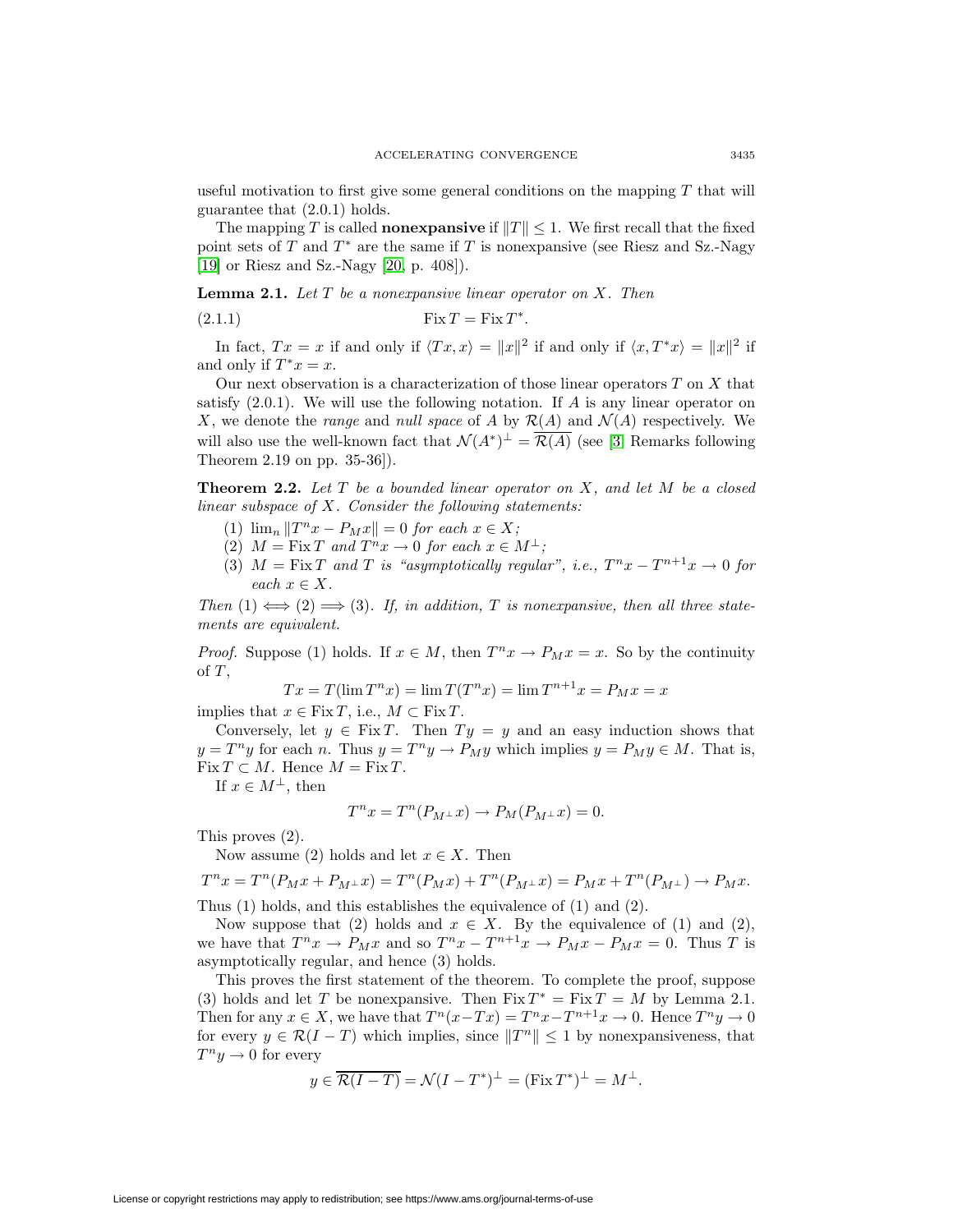Thus, for any  $x \in X$ ,

 $T^n x = T^n (P_M x + P_{M^{\perp}} x) = T^n (P_M x) + T^n (P_{M^{\perp}} x) = P_M x + T^n (P_{M^{\perp}} x) \rightarrow P_M x,$ and this proves that (1) holds.  $\square$ 

*Remark.* Statement (3) does not imply statement (1) in general. To see this, let X denote the Euclidean plane and let  $e_1 = (1,0)$  and  $e_2 = (0,1)$  denote the canonical orthonormal basis vectors in X. Defining  $T : X \to X$  by  $Tx = [x(1) + x(2)]e_1$ , it is easy to verify that  $T^n x = Tx$  for every  $n \in \mathbb{N}$  and every  $x \in X$ , so that T is asymptotically regular,  $M := Fix T = span e_1, T^n(e_1 + e_2) = 2e_1$  for every n, but  $P_M(e_1+e_2)=e_1\neq 2e_1=T^n(e_1+e_2)$  for every n. Thus,  $T^n x \nrightarrow P_M(x)$  when  $x = e_1 + e_2.$ 

**Corollary 2.3.** Let T be nonexpansive on X and  $M = Fix T$ . Then

 $\lim_{n \to \infty} ||T^n x - P_M x|| = 0$  for all  $x \in X$ 

if and only if  $T$  is asymptotically regular.

**Lemma 2.4.** Let  $M_1, M_2, \ldots, M_k$  be closed subspaces of the Hilbert space X, let  $M := \bigcap_{1}^{k} M_i$  and let  $T := P_{M_k} P_{M_{k-1}} \cdots P_{M_1}$ . Then T is nonexpansive and

 $Fix T = Fix T^* = Fix (TT^*) = Fix (T^*T) = M.$ 

*Proof.* For simplicity, let  $P_i = P_{M_i}$ . Since T is the product of nonexpansive operators, T is nonexpansive. If  $x \in M$ , then  $x \in M_i$  for each i so that  $P_ix = x$  for each i and hence  $Tx = x$ . That is,  $M \subset Fix T$ . Conversely, if  $z \in Fix T$ , then  $Tz = z$ . Thus,  $P_k P_{k-1} \cdots P_1 z = z$ . We have  $P_i z = z$  if and only if  $||P_i z|| = ||z||$  (using the fact that  $||z||^2 = ||P_iz||^2 + ||z-P_iz||^2$ . If  $z \notin M$ , let i be the smallest index such that  $z \notin M_i$ . Then  $P_i z \neq z$ ; so  $||P_i z|| < ||z||$  and  $z = P_k \cdots P_i P_{i-1} \cdots P_1 z = P_k \cdots P_i z$ implies that  $||z|| = ||P_k \cdots P_iz|| \le ||P_iz|| < ||z||$ , which is absurd. Thus,  $z \in M$ . This proves that  $M = Fix T$ . By Lemma 2.1,  $M = Fix T^*$ .

Since  $T^* = P_1 P_2 \cdots P_k$ , we see that  $TT^* = P_k P_{k-1} \cdots P_1 P_2 \cdots P_k$  and  $T^*T = T_k P_k$  $P_1P_2 \cdots P_kP_{k-1} \cdots P_1$ , and the same proof as above shows that  $Fix T T^* = M = Fix T^*T$ . Fix  $T^*T$ .

A useful sufficient condition that guarantees that (2.0.1) holds is essentially contained in Halperin [\[15\]](#page-28-1). It also is explicit in Smarzewski [\[21\]](#page-28-10) and can be stated as follows. (We include a brief proof since, as far as we know, the paper [\[21\]](#page-28-10) has not been published.) Recall that  $T : X \to X$  is called **nonnegative** if  $\langle Tx, x \rangle \geq 0$  for all  $x \in X$ .

**Theorem 2.5.** Let  $T_1, T_2, \ldots, T_k$  be selfadjoint, nonnegative, and nonexpansive bounded linear operators on the Hilbert space X. Let  $T := T_1 T_2 \cdots T_k$  and  $M =$ Fix T. Then  $\text{Fix } T = \bigcap_{1}^{k} \text{Fix } T_i$  and

(2.5.1) 
$$
\lim_{n} \|T^{n}x - P_{M}x\| = 0 \quad \text{for every} \quad x \in X.
$$

*Proof.* Since T is nonexpansive, Corollary 2.3 implies that it suffices to show that  $T$ is asymptotically regular. Toward this end, note that for each  $i, I-T_i$  is nonnegative (and selfadjoint) since

$$
\langle (I - T_i)x, x \rangle = \langle x - T_i x, x \rangle = ||x||^2 - \langle T_i x, x \rangle \ge ||x||^2 - ||T_i|| ||x||^2 \ge 0.
$$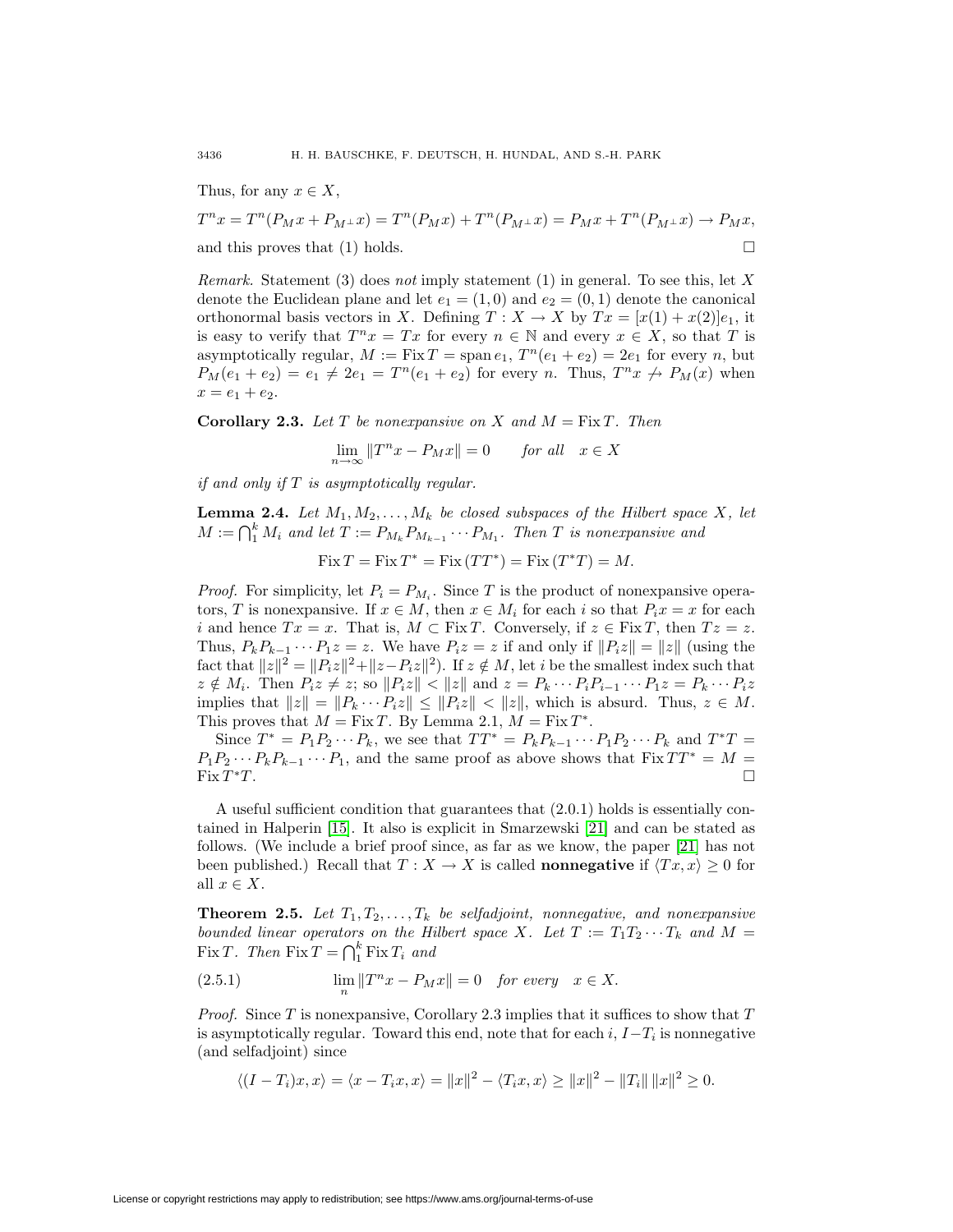It follows from a result of Riesz (see [\[4,](#page-28-11) Theorem 4.6.4, p. 163]) that  $T_i(I - T_i)$  is also nonnegative. Hence,

$$
||x||^2 = ||x - T_i x + T_i x||^2 = ||x - T_i x||^2 + 2\langle x - T_i x, T_i x \rangle + ||T_i x||^2
$$
  
= 
$$
||x - T_i x||^2 + 2\langle T_i (I - T_i) x, x \rangle + ||T_i x||^2 \ge ||x - T_i x||^2 + ||T_i x||^2.
$$

Thus, for each  $x \in X$ ,

(2.5.2) 
$$
||x - T_i x||^2 \le ||x||^2 - ||T_i x||^2 \text{ for each } i.
$$

By repeated application of (2.5.2), we deduce that

$$
||x||^{2} - ||Tx||^{2}
$$
  
\n
$$
= ||x||^{2} - ||T_{k}x||^{2} + ||T_{k}x||^{2} - ||T_{k-1}T_{k}x||^{2} + \cdots + ||T_{2} \cdots T_{k}x||^{2} - ||Tx||^{2}
$$
  
\n
$$
\geq ||x - T_{k}x||^{2} + ||T_{k}x - T_{k-1}T_{k}x||^{2} + \cdots + ||T_{2} \cdots T_{k}x - Tx||^{2}
$$
  
\n
$$
= k \left[ \frac{1}{k} ||x - T_{k}x||^{2} + \frac{1}{k} ||T_{k}x - T_{k-1}T_{k}x||^{2} + \cdots + \frac{1}{k} ||T_{2} \cdots T_{k}x - Tx||^{2} \right]
$$
  
\n
$$
\geq k || \frac{1}{k} (x - T_{k}x + T_{k}x - T_{k-1}T_{k}x + \cdots + T_{2} \cdots T_{k}x - Tx)||^{2}
$$
  
\n(by convexity of  $|| \cdot ||^{2}$ )  
\n
$$
= \frac{1}{k} ||x - Tx||^{2}.
$$

That is,

(2.5.3) 
$$
||x - Tx||^2 \le k(||x||^2 - ||Tx||^2) \text{ for every } x \in X.
$$

Since T is nonexpansive, we see that the sequence  $(\|T^n x\|)_{n=1}^{\infty}$  is nonincreasing for every  $x \in X$  and so it must converge:  $||T^n x|| \to \rho \geq 0$ . Now apply (2.5.3) with x replaced by  $T^n x$  to obtain that

$$
||T^{n}x - T^{n+1}x||^{2} \le k(||T^{n}x||^{2} - ||T^{n+1}x||^{2}) \to 0 \quad \text{as } n \to \infty.
$$

This proves that  $T$  is asymptotically regular.  $\Box$ 

Lemma 2.4 and Theorem 2.5 immediately imply the following two results. The first is the "von Neumann-Halperin theorem" stated in the Introduction, while the second shows that a symmetric version of the MAP also converges.

**Theorem 2.6.** Let  $M_1, M_2, \ldots, M_k$  be closed subspaces of the Hilbert space X, and let  $M = \bigcap_{i=1}^{k} M_i$ . Then, for each  $x \in X$ ,

(2.6.1) 
$$
\lim_{n} || (P_{M_k} P_{M_{k-1}} \cdots P_{M_1})^n x - P_M x || = 0.
$$

**Theorem 2.7.** Let  $M_1, M_2, \ldots, M_k$  be closed subspaces of the Hilbert space X, and let  $M = \bigcap_{i=1}^{k} M_i$ . Then, for each  $x \in X$ ,

$$
(2.7.1) \qquad \lim_{n} \|(P_{M_1} P_{M_2} \cdots P_{M_k} P_{M_{k-1}} \cdots P_{M_1})^n x - P_M x\| = 0.
$$

Using Theorems 2.6 and 2.7, we see that two important examples of operators T which satisfy (2.0.1) are  $T = Q$  and  $T = Q^*Q$ , where  $Q := P_{M_k} P_{M_{k-1}} \cdots P_{M_1}$ .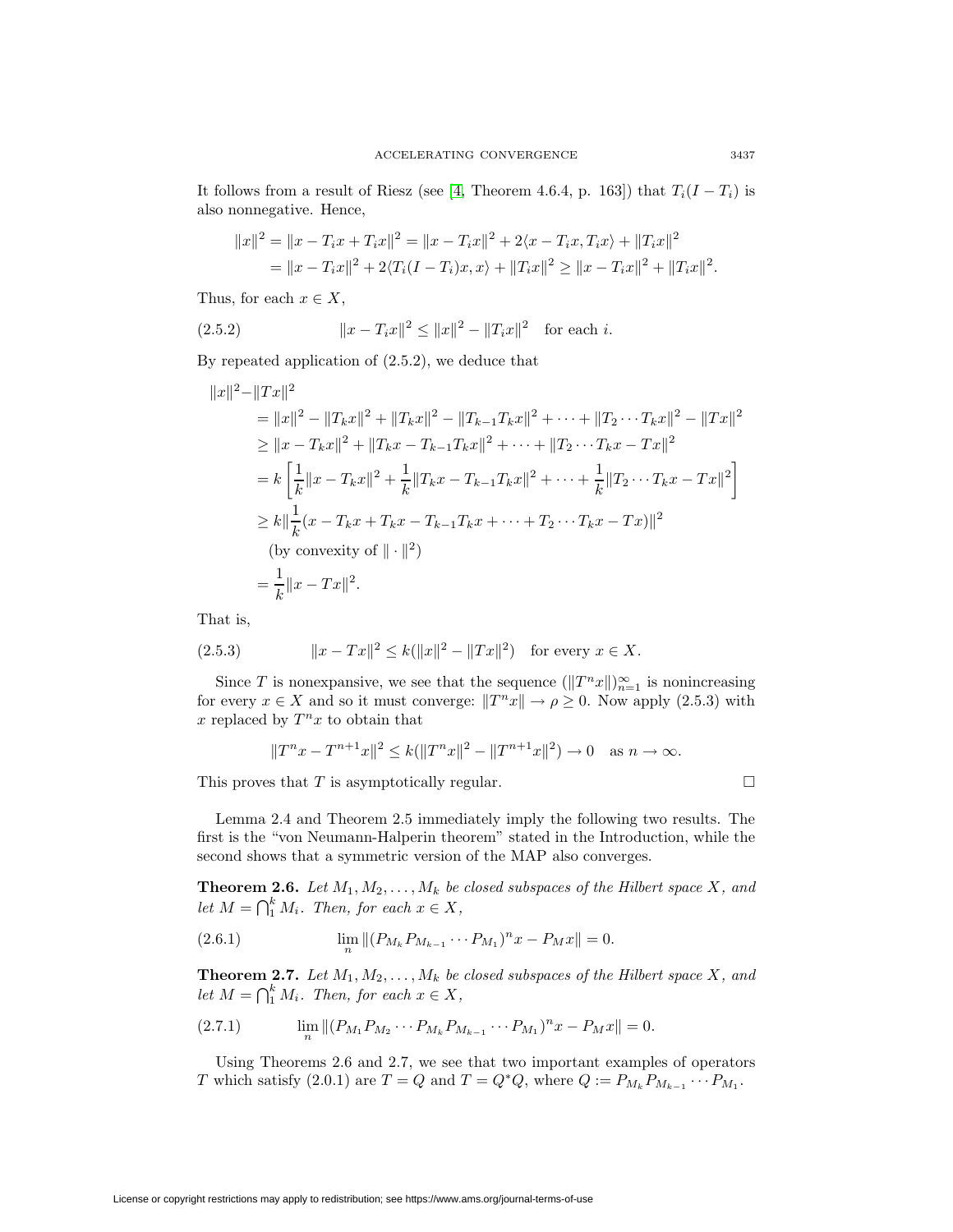#### 3. Acceleration methods

Throughout this section, unless explicitly stated otherwise, we assume that  $T$  is a nonexpansive linear operator on X and  $M := Fix T$ . Hence,  $Fix T^* = M$  also (by Lemma 2.1). Moreover,  $M_i$  will always denote a closed linear subspace of X and  $P_i = P_{M_i}$ .

In this section, we develop our main results concerned with accelerating the method given by  $(2.0.1)$ . That is, if T is an operator such that  $(2.0.1)$  holds (or equivalently, that  $T$  is asymptotically regular), how can we modify the iterates suggested by this algorithm so as to converge faster to  $P_M x$ ?

**Definition 3.1.** The **accelerated mapping**  $A_T$  of T is defined on X by

$$
(3.1.1) \t\t AT(x) := txTx + (1 - tx)x,
$$

where

(3.1.2) 
$$
t_x = t_{x,T} := \begin{cases} \frac{\langle x, x - Tx \rangle}{\|x - Tx\|^2} & \text{if } Tx \neq x, \\ 1 & \text{if } Tx = x. \end{cases}
$$

We will consider two classes of iterative algorithms to compute  $P_M(x)$  for any given  $x \in X$ . They are described as follows. The standard or "unaccelerated" algorithm:  $x_0 = x$  and

(3.1.3) 
$$
x_n = T(x_{n-1}) = T^n(x) \quad (n = 1, 2, ...),
$$

and its "accelerated" counterpart:  $x_0 = x$ ,  $x_1 = T(x_0)$ , and

(3.1.4) 
$$
x_n = A_T(x_{n-1}) = A_T^{n-1}(Tx) \quad (n = 1, 2, ...).
$$

In particular, we will give a detailed analysis of these algorithms when  $T = P_k P_{k-1}$  $\cdots P_1$  and when  $T = (P_k P_{k-1} \cdots P_1)^*(P_k P_{k-1} \cdots P_1)$ . This acceleration scheme was suggested by Gubin et al [\[14\]](#page-28-4) and Gearhart and Koshy [\[13\]](#page-28-5) in the particular case when T is a product of projections. The motivation for using the mapping  $A_T$ is that  $A_T(x)$  is that point on the line through the points x and Tx which is closest to  $P_M x$  (see Theorem 3.7 below).

A remark is in order as to why, in the accelerated algorithm, we first apply T to  $x_0$  rather than first applying  $A_T$ . That is, why didn't we define the accelerated algorithm by  $x_n = A_T^n(x_0)$  for  $n \geq 0$  rather than  $x_{n+1} = A_T^n(Tx_0)$  for  $n \geq 0$ ? The simple answer is that, besides being the one suggested in [\[14\]](#page-28-4) and [\[13\]](#page-28-5), the one we defined performs better. Indeed, it is not hard to see that if  $T$  is the product of two orthogonal projections onto two 1-dimensional (nonorthogonal) subspaces in the Euclidean plane, then the accelerated algorithm converges in two steps, that is,  $A_T(Tx) = P_M x$  for any starting point x. However, for any choice of x which is not in the range of T, none of the terms of the sequence  $(A_T^n(x))$  is equal to  $P_M x$ . That is, the sequence  $x_n = A_T^n(x)$  does not converge to  $P_M x$  in a finite number of steps.

**Definition 3.2.** The classical **von Neumann-Halperin method of alternating projections**, or **MAP** for short, corresponds to  $(3.1.3)$  in the case when  $T =$  $P_kP_{k-1}\cdots P_1.$ 

The **accelerated method of alternating projections**, or the **accelerated MAP** for short, is the algorithm (3.1.4) in the case when  $T = P_k P_{k-1} \cdots P_1$ .

The **symmetric method of alternating projections**, or **symmetric MAP** for short, is just (3.1.3) in the case when  $T = (P_k P_{k-1} \cdots P_1)^*(P_k P_{k-1} \cdots P_1)$ .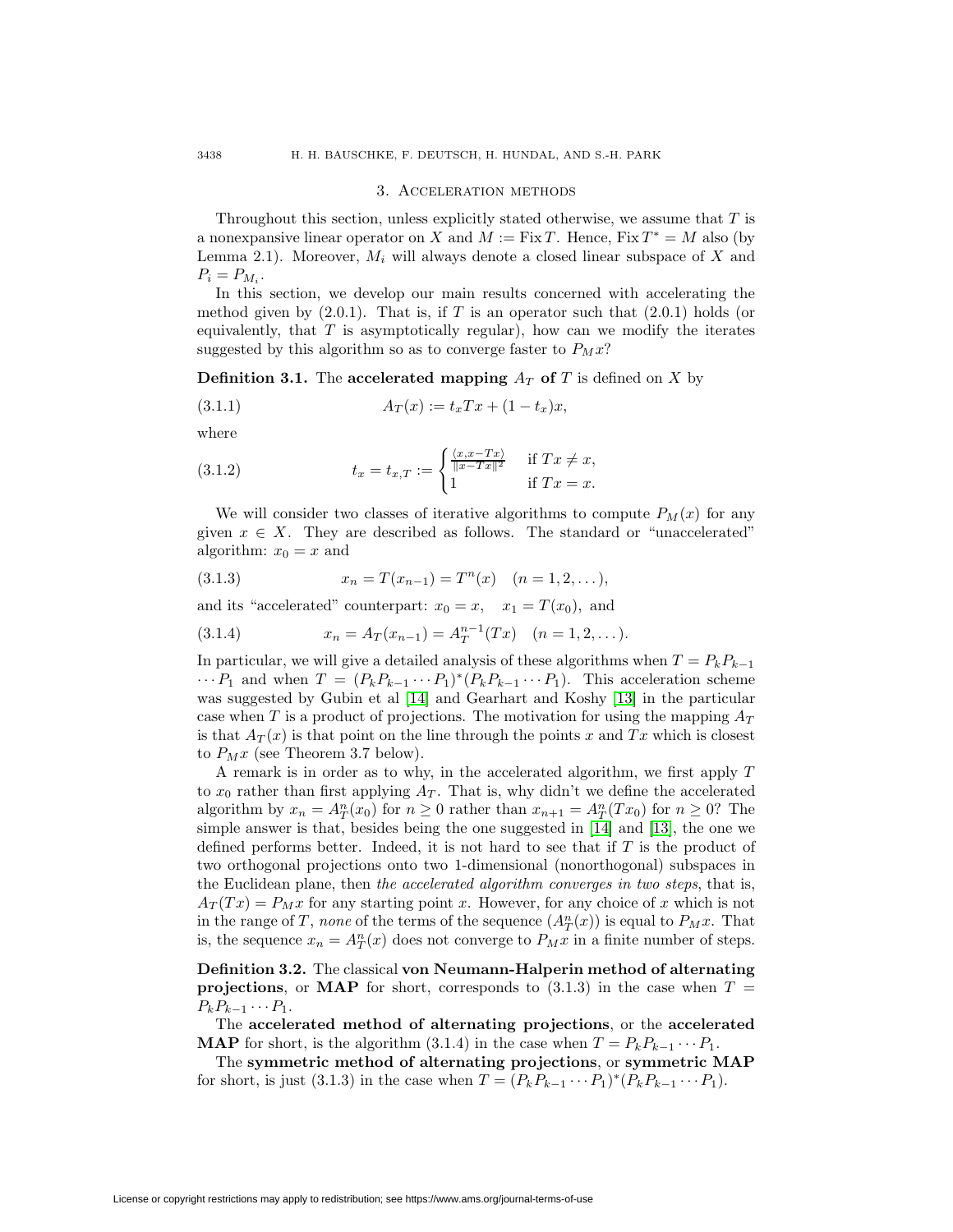The **accelerated symmetric method of alternating projections**, or **accelerated symmetric MAP** for short, is the algorithm (3.1.4) in the case when  $T = (P_k P_{k-1} \cdots P_1)^*(P_k P_{k-1} \cdots P_1).$ 

**Lemma 3.3.** Let  $x \in X$ . Then

(1)  $tA_T(x) + (1-t)x - x \in M^{\perp} \cap (A_T(x))^{\perp}$  for every  $t \in \mathbb{R}$ . (2)  $Tx - x \in M^{\perp} \cap (A_T(x))^{\perp}$ .

- (3)  $A_T(x) x \in M^{\perp} \cap (A_T(x))^{\perp}.$
- (4)  $T(M^{\perp}) \subset M^{\perp}$  and  $A_T(M^{\perp}) \subset M^{\perp}$ .
- (5)  $A_T(x) Tx \in M^{\perp} \cap (A_T(x))^{\perp}$ .
- (6)  $Tx P_M x \in M^{\perp}$ .

*Proof.* (1) Since  $tA_T(x) + (1-t)x - x = tt_x(Tx - x)$ , it suffices to verify (2).

(2) If  $Tx = x$ , then (2) is trivial. Thus we may assume that  $Tx \neq x$ . Let  $y \in M$ . Then since  $Ty = y = T^*y$ , we have

$$
\langle Tx - x, y \rangle = \langle x, T^*y \rangle - \langle x, y \rangle = \langle x, y \rangle - \langle x, y \rangle = 0.
$$

Thus  $Tx - x \in M^{\perp}$ . Also,

$$
\langle Tx - x, A_T(x) \rangle = \langle Tx - x, t_x Tx + (1 - t_x)x \rangle = t_x \langle Tx - x, Tx - x \rangle + \langle Tx - x, x \rangle
$$

$$
= -\frac{\langle x, Tx - x \rangle}{\|x - Tx\|^2} \|Tx - x\|^2 + \langle Tx - x, x \rangle = 0;
$$

so  $Tx - x \in (A_T(x))^\perp$ .

- (3) Take  $t = 1$  in (1).
- (4) This follows from (2) and (3).
- (5) Since  $A_T(x) Tx = (t_x 1)(Tx x)$ , the result follows from (2).
- $(6)$  Using part  $(2)$ , we get

$$
Tx - P_Mx = (Tx - x) + (x - P_Mx) \in M^{\perp} + M^{\perp} = M^{\perp}.
$$

 $\Box$ 

**Lemma 3.4.** For every  $x \in X$  and  $n \in \mathbb{N} := \{1, 2, ..., \}$ ,

- (1)  $P_M(A_T(x)) = P_M x;$
- (2)  $P_M(Tx) = P_Mx;$
- (3)  $P_M(A_T^{n-1}(Tx)) = P_M x;$
- (4)  $P_M(T^n x) = P_M x$ .

*Proof.* We use the well-known fact that  $P_M(M^{\perp}) = \{0\}$ . Since  $Tx - x \in M^{\perp}$  and  $A_T(x) - x \in M^{\perp}$  by Lemma 3.3, it follows that  $0 = P_M(Tx - x) = P_M(Tx) - P_Mx$ and  $0 = P_M(A_T(x) - x) = P_M(A_T(x)) - P_Mx$ . Hence (1) and (2) follow. (3) and (4) follow by a repeated application of (1) and (2).  $\Box$ 

**Lemma 3.5.** For each  $x \in X$  and  $y \in M$ ,

(3.5.1)  $||A_T(x) - y||^2 = ||x - y||^2 - ||x - A_T(x)||^2$ . In particular,

(3.5.2) 
$$
\text{Fix } A_T = \{x \in X \mid \|A_T(x)\| = \|x\|\}
$$

and

(3.5.3) 
$$
||A_T(x)||^2 = \begin{cases} ||x||^2 & \text{if } x \in M, \\ ||x||^2 - \frac{\langle x, x - Tx \rangle^2}{||x - Tx||^2} & \text{if } x \notin M. \end{cases}
$$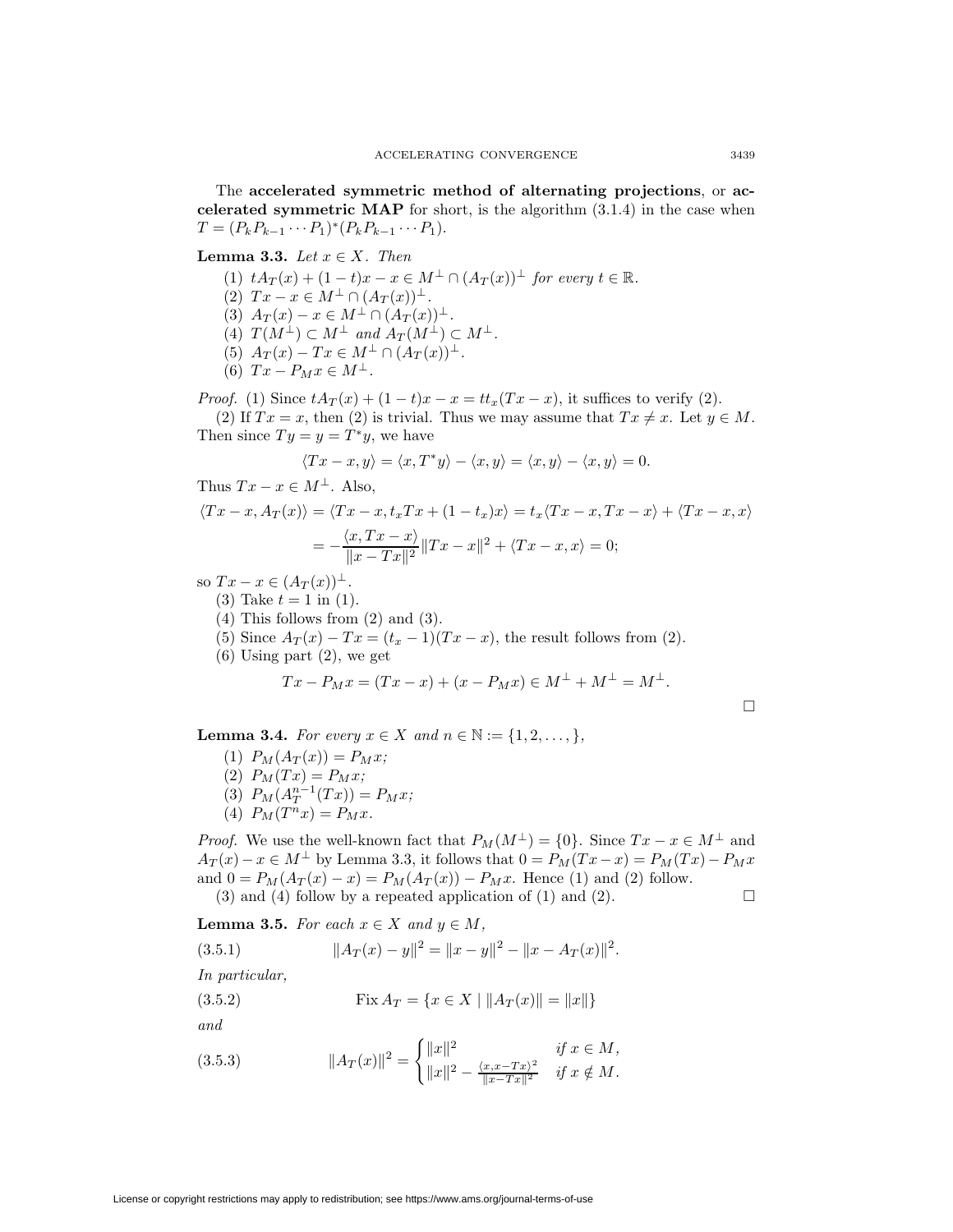Proof. Using Lemma 3.3, we deduce that

$$
||x - y||2 = ||(x - A_T(x)) + (A_T(x) - y)||2 = ||x - A_T(x)||2 + ||A_T(x) - y||2;
$$

so (3.5.1) holds. Take  $y = 0$  in (3.5.1) to obtain (3.5.2). Finally, take  $y = 0$  in (3.5.1) and note that  $||x - A_T(x)||^2 = \frac{\langle x, x - Tx \rangle^2}{||x - Tx||^2}$  if  $x \notin M$  and  $||x - A_T(x)||^2 = 0$  if  $x \in M$ . This yields (3.5.3).

**Lemma 3.6.** The following statements are equivalent:

- (1)  $Tx \in M;$
- (2)  $Tx = P_M x;$
- (3)  $T^n x \in M$  for every  $n \geq 1$ .

*Proof.* (1)  $\implies$  (2). If  $Tx \in M$ , then  $Tx = P_M(Tx) = P_Mx$  using Lemma 3.4(2).

 $(2) \implies (3)$ . If  $Tx = P_Mx$ , then  $Tx \in M$ . Thus, (3) holds when  $n = 1$ . We proceed by induction. If  $T^n x \in M$  for some  $n \geq 1$ , then since  $M = \text{Fix } T$ , we have that

$$
T^{n+1}x = T(T^n x) = T^n x \in M.
$$

This completes the induction.

 $(3) \implies (1)$ . Take  $n = 1$ .

The **affine hull** of a nonempty set S, denoted by  $\text{aff}(S)$ , is the intersection of the collection of all affine sets which contain S. (Recall that an affine set is any translation of a subspace.) Equivalently, aff $(S) = {\alpha x + (1 - \alpha)y \mid x, y \in S, \alpha \in \mathbb{R}}$ .

**Theorem 3.7.** For each  $x \in X$  and  $y \in M$ , we have

$$
(3.7.1) \ \|A_T(x) - y\|^2 = \|tTx + (1-t)x - y\|^2 - (t-t_x)^2 \|Tx - x\|^2 \quad \text{for each } t \in \mathbb{R},
$$

(3.7.2) 
$$
||A_T(x) - y|| = \min_{t \in \mathbb{R}} ||tTx + (1-t)x - y||,
$$

and the minimum is attained precisely when either  $t = t_x$  if  $x \notin M$  or at every  $t \in \mathbb{R}$  if  $x \in M$ . Moreover,

(3.7.3) 
$$
d(A_T(x), M) = \min_{t \in \mathbb{R}} d(tTx + (1-t)x, M);
$$

in other words,  $A_T(x)$  is the unique point in aff $\{x, Tx\}$  which is closest to M.

(3.7.4) 
$$
||A_T(x)|| = \min_{t \in \mathbb{R}} ||tTx + (1-t)x||;
$$

in other words,  $A_T(x)$  is the unique point in aff $\{x, Tx\}$  having minimal norm. In particular,

$$
(3.7.5) \t\t\t ||A_T(x)|| \le \min\{||x||, ||Tx||\}.
$$

Proof. Using Lemma 3.3, we can write

$$
||tTx + (1-t)x - y||2 = ||tTx + (1-t)x - A_T(x) + A_T(x) - y||2
$$
  
= 
$$
||(t - t_x)(Tx - x) + (A_T(x) - y)||2
$$
  
= 
$$
(t - t_x)^2 ||Tx - x||2 + ||A_T(x) - y||2,
$$

which proves  $(3.7.1)$ . Equation  $(3.7.2)$  follows immediately from  $(3.7.1)$ . Moreover, (3.7.3) follows by taking the infimum over all  $y \in M$  in (3.7.2). Finally, (3.7.4) follows from  $(3.7.2)$  by taking  $y = 0$ .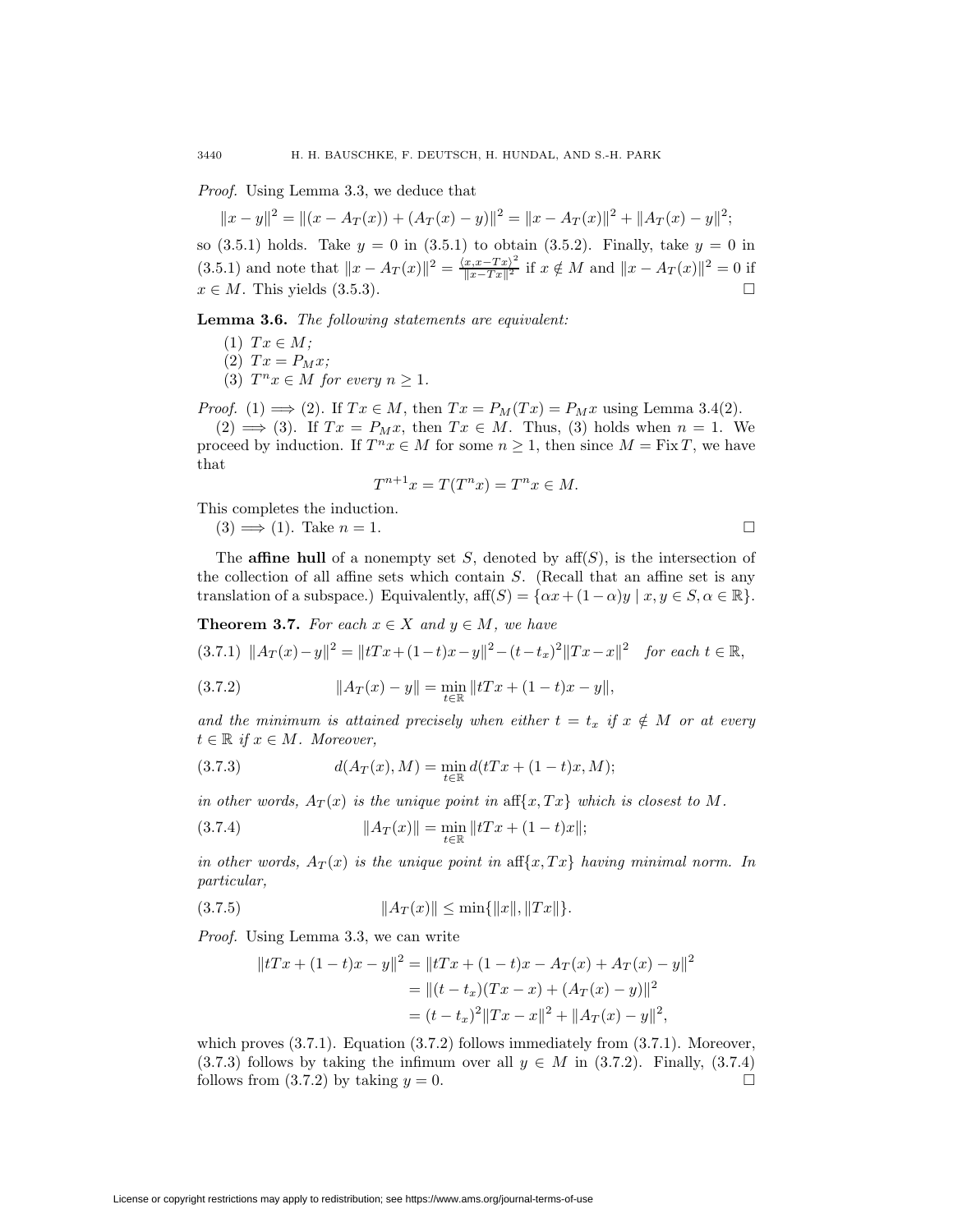While  $A_T$  is not linear in general, it does share some important properties of the linear mapping  $P_M$ . Namely, it is continuous, homogeneous, and "additive modulo  $M$ ". These are recorded in parts  $(5)$ ,  $(4)$ , and  $(3)$ , respectively, of the following lemma.

**Lemma 3.8.** Let  $x \in X$  and  $y \in M$ . Then:

- (1)  $t_{x+y} = t_x$ .
- (2)  $t_{\alpha x} = t_x$  for every  $\alpha \neq 0$ .
- (3)  $A_T^n(x+y) = A_T^n(x)+y$  for every  $n \in \mathbb{N}$ . In particular,  $A_T(x+y) = A_T(x)+y$ and  $A_T(y) = y$ .
- (4)  $A_T(\alpha x) = \alpha A_T(x)$  for every  $\alpha \in \mathbb{R}$ .
- (5)  $A_T$  is continuous.

*Proof.* (1) If  $x \in M$ , then  $x+y \in M$  and  $t_{x+y} = 1 = t_x$ . If  $x \notin M$ , then  $x+y \notin M$ , and so,

$$
t_{x+y} = \frac{\langle x+y, x+y-T(x+y) \rangle}{\|x+y-T(x+y)\|^2} = \frac{\langle x+y, x-Tx \rangle}{\|x-Tx\|^2} = \frac{\langle x, x-Tx \rangle}{\|x-Tx\|^2} = t_x
$$

using Lemma  $3.3(2)$ .

(2) Let  $\alpha \neq 0$ . If  $x \in M$ , then  $\alpha x \in M$  and  $t_{\alpha x} = 1 = t_x$ . If  $x \notin M$ , then  $\alpha x \notin M$  and

$$
t_{\alpha x} = \frac{\langle \alpha x, \alpha x - T(\alpha x) \rangle}{\| \alpha x - T(\alpha x) \|^2} = \frac{\langle x, x - Tx \rangle}{\| x - Tx \|^2} = t_x.
$$

(3) When  $n = 1$ ,

$$
A_T(x + y) = t_{x+y}T(x + y) + (1 - t_{x+y})(x + y)
$$
  
=  $t_x(Tx + Ty) + (1 - t_x)(x + y)$  using part (1)  
=  $t_xTx + (1 - t_x)x + t_xy + (1 - t_x)y$   
=  $A_T(x) + y$ .

Now assume (3) holds for some  $n \geq 1$ . Then

$$
A_T^{n+1}(x+y) = A_T[A_T^n(x+y)] = A_T[A_T^n(x) + y]
$$
  
=  $A_T(A_T^n(x)) + y$  by the case  $n = 1$   
=  $A_T^{n+1}(x) + y$ ;

so the result holds for  $n + 1$ .

(4) If  $\alpha \neq 0$ , then by (2),

$$
A_T(\alpha x) = t_{\alpha x}T(\alpha x) + (1 - t_{\alpha x})(\alpha x) = t_x[\alpha T(x)] + (1 - t_x)[\alpha x] = \alpha A_T(x).
$$

Since  $A_T(0) = 0$ , the result also holds when  $\alpha = 0$ .

(5) If  $x \in X \setminus M$  and  $x_n \to x$ , then since  $X \setminus M$  is open,  $x_n \notin M$  eventually, and so,

$$
t_{x_n} = \frac{\langle x_n, x_n - Tx_n \rangle}{\|x_n - Tx_n\|^2} \rightarrow \frac{\langle x, x - Tx \rangle}{\|x - Tx\|^2} = t_x
$$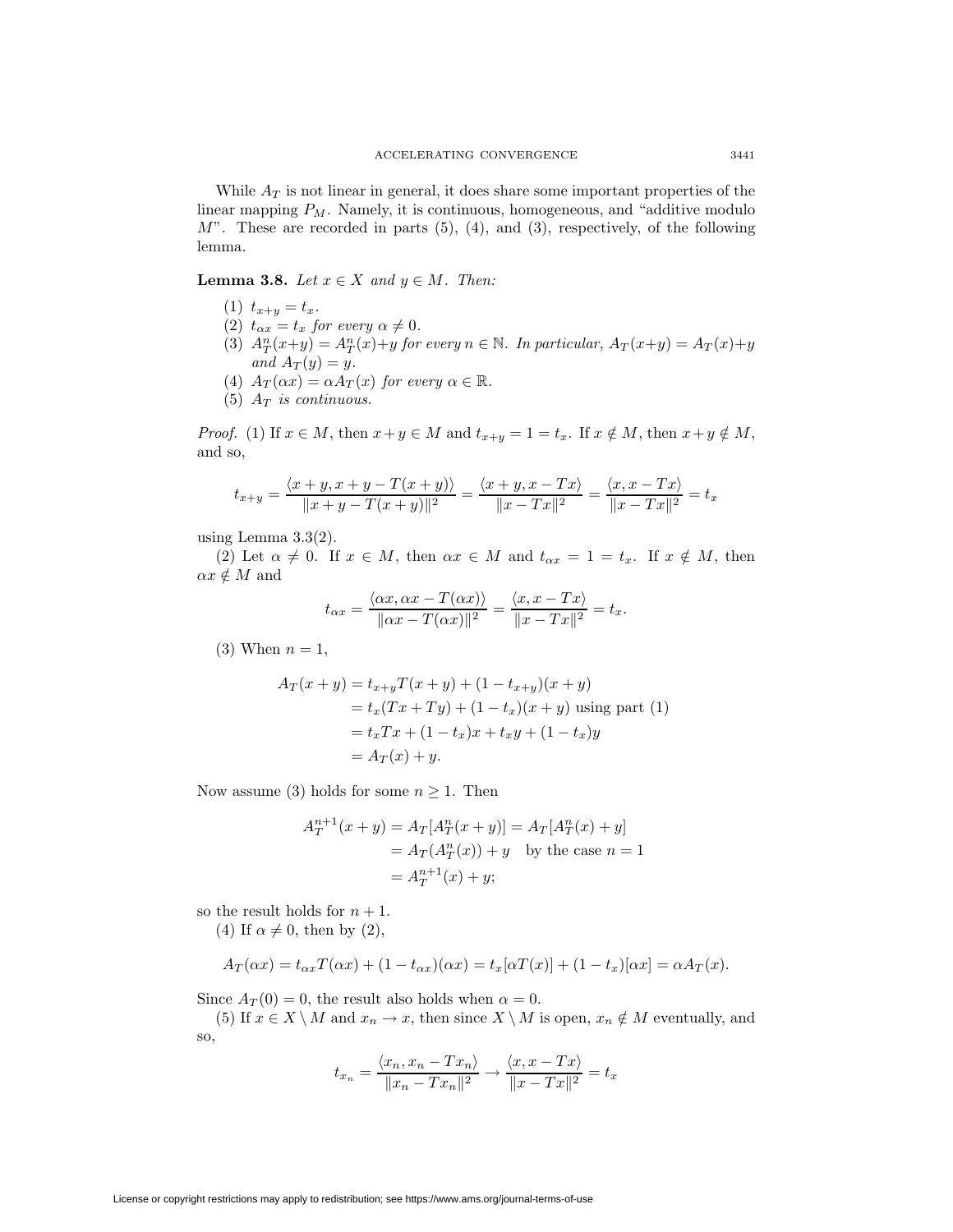and hence  $A_T$  is continuous at x. If  $x \in M$  and  $\epsilon > 0$ , let  $y \in X$  with  $||y-x|| < \epsilon/3$ . Then  $||P_M x - P_M y|| \le ||x - y|| < \epsilon/3$  and

$$
||A_T(x) - A_T(y)|| = ||x - A_T(y)|| \le ||x - P_My|| + ||P_My - A_T(y)||
$$
  
\n
$$
= ||x - P_My|| + ||A_T(y - P_My)|| \qquad \text{by part (3)}
$$
  
\n
$$
\le ||x - P_My|| + ||y - P_My|| \qquad \text{by (3.7.5)}
$$
  
\n
$$
= ||P_Mx - P_My|| + ||y - P_My||
$$
  
\n
$$
< \frac{\epsilon}{3} + ||y - x|| + ||x - P_My||
$$
  
\n
$$
< \frac{2\epsilon}{3} + ||P_Mx - P_My|| < \epsilon.
$$

This proves that  $A_T$  is continuous at x.

*Remark.* We note that, while  $A_T$  is continuous, it is not uniformly continuous, in general, unlike a linear operator. For example, let  $X = \ell_2$ , let  $\{e_n | n = 0, 1, 2, ...\}$ be an orthonormal basis for X, and define T on X by  $Tx = \sum_{0}^{\infty} \langle x, e_n \rangle n/(n+1)e_n$ . Setting  $x_n = (1/n)e_0 + ((n+1)/n)e_n$  and  $y_n = e_n$  for all  $n \ge 1$ , we get that  $||x_n - y_n|| = (\sqrt{2}/n) \rightarrow 0$ . But using the readily deduced facts that  $A_T(y_n)=0$ and  $A_T(x_n) = (1/2)(e_n - e_0)$  for all n, we obtain that  $||A_T(x_n) - A_T(y_n)|| = (\sqrt{2}/2)$ for all  $n \geq 1$ .

**Lemma 3.9.** (1)  $t_x \geq \frac{1}{2}$  for all  $x \in X$ ; and (2) Fix  $A_T = M (= Fix T)$ .

*Proof.* (1) If  $x \in M$ , then  $t_x = 1$ . If  $x \notin M$ , then the quadratic function,

 $q(t) := ||t(Tx - x) + x||^2 = at^2 + bt + c,$ 

where  $a := ||Tx - x||^2 > 0$ ,  $b := 2\langle x, Tx - x \rangle$ , and  $c := ||x||^2$  is strictly convex and attains its minimum at the unique point t when  $q'(t) = 0$ ; that is, when  $t = t_{\min} := -\frac{b}{2a}$ . Hence,

$$
t_{\min} = -\frac{2\langle x, Tx - x \rangle}{2\|Tx - x\|^2} = \frac{\langle x, x - Tx \rangle}{\|x - Tx\|^2} =: t_x.
$$

But  $c = q(0) = ||x||^2$  and  $||Tx||^2 = q(1) = a + b + c = a + b + ||x||^2$  implies that  $-b = a + ||x||^2 - ||Tx||^2$  and hence

$$
t_x = t_{\min} = \frac{-b}{2a} = \frac{a + ||x||^2 - ||Tx||^2}{2a} = \frac{1}{2} + \frac{||x||^2 - ||Tx||^2}{2a} \ge \frac{1}{2}.
$$

(2)  $x \in \text{Fix } A_T$  if and only if  $x = t_xTx + (1 - t_x)x$  if and only if  $t_x(Tx - x) = 0$ if and only if  $Tx - x = 0$  (using part (1)) if and only if  $x \in Fix T = M$ .

*Remarks.* The lower bound  $\frac{1}{2}$  for  $t_x$  is sharp. To see this, take  $T = -I$  and note that  $t_x = \frac{1}{2}$  for every  $x \in X \setminus \{0\}$ . Also, if we relax the condition that T be nonexpansive and consider  $T = \lambda I$  for  $\lambda \neq 1$ , we deduce that  $t_{x,\lambda} = \frac{1}{1-\lambda}$  for each  $x \neq 0$ . By varying  $\lambda$ , we see that  $t_{x,\lambda}$  can take on every nonzero value.

**Definition 3.10.** Define  $f = f_T : X \to \mathbb{R}^+ := {\alpha \in \mathbb{R} \mid \alpha \geq 0}$  by

$$
f(x) := \begin{cases} \frac{\|A_T(x) - P_M x\|}{\|Tx - P_M x\|} & \text{if } Tx \notin M, \\ 0 & \text{if } Tx \in M. \end{cases}
$$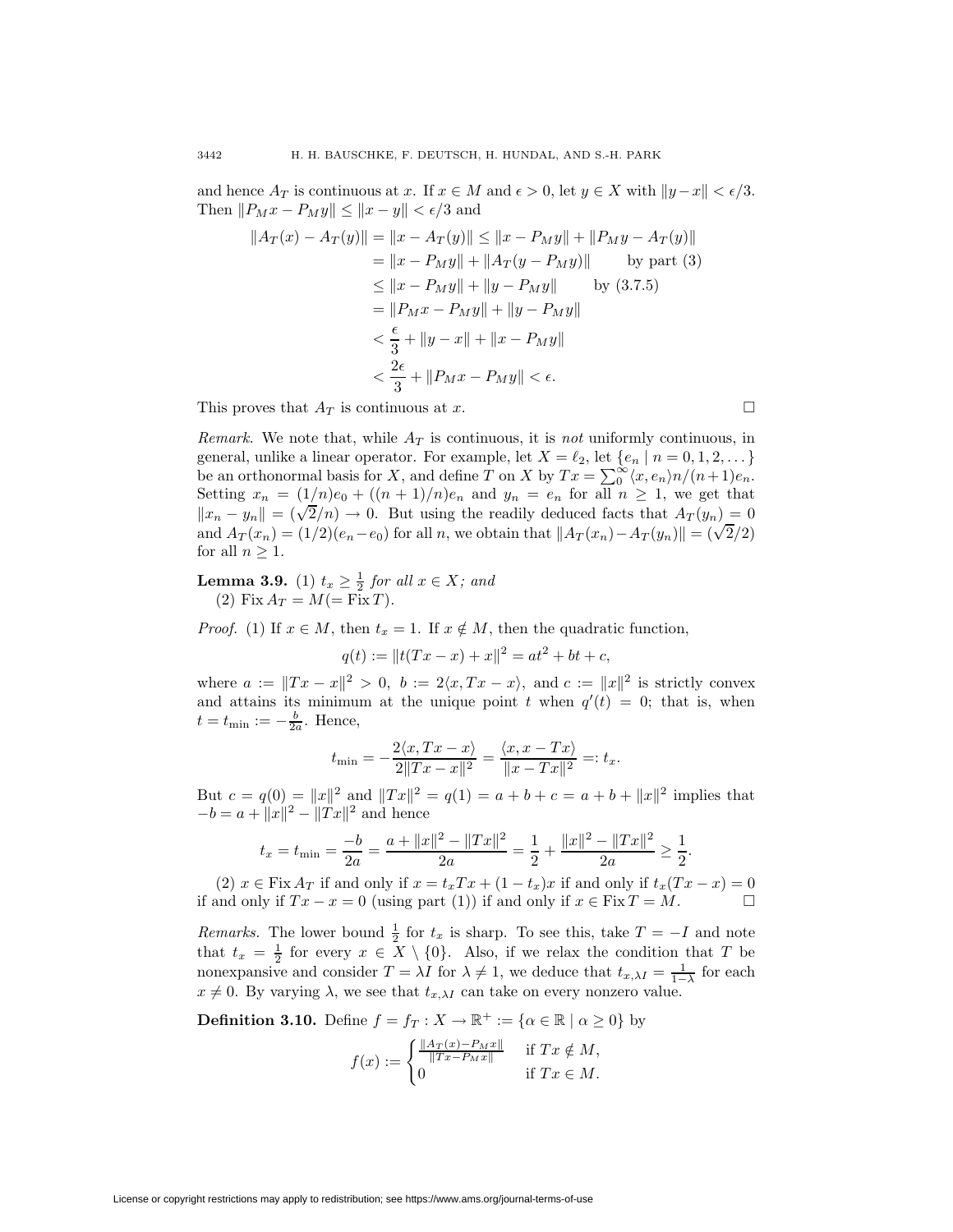**Lemma 3.11.** For each  $x \in X$ , we have  $0 \le f(x) \le 1$  and

(3.11.1) 
$$
||A_T(x) - P_Mx|| = f(x)||Tx - P_Mx||.
$$

*Proof.* This is immediate from (3.7.2) with  $y = P_M x$ .

**Lemma 3.12.** T commutes with  $P_M$  and  $P_{M^{\perp}}$ .

*Proof.* For each  $x \in X$ ,

$$
P_M T x = P_M T (P_M x + P_{M^{\perp}} x) = P_M [T (P_M x) + T (P_{M^{\perp}} x)]
$$
  
=  $P_M^2 x$  since  $T(M^{\perp}) \subset M^{\perp}$  by Lemma 3.3(4)  
=  $P_M x = T P_M x$ .

Thus, T commutes with  $P_M$  and, since  $P_{M^{\perp}} = I - P_M$ , it follows that T also commutes with  $P_{M^{\perp}}$ .

**Definition 3.13.** Let T be a nonexpansive linear operator on X,  $M = Fix T$ , and for any  $n \in \mathbb{N}$ , let  $c_n(T)$  denote the norm of the linear operator  $(T P_{M^{\perp}})^n$ :

(3.13.1) 
$$
c_n(T) := ||(TP_{M^{\perp}})^n||.
$$

We will often write  $c(T)$  instead of  $c_1(T)$ . Note that if  $T = P_{M_k} P_{M_{k-1}} \cdots P_{M_1}$ , then  $M := \bigcap_1^k M_i = \text{Fix } T$  and

$$
(3.13.2) \t\t c(T) = ||P_{M_k} P_{M_{k-1}} \cdots P_{M_1} P_{M^\perp}|| =: c(M_1, M_2, \ldots M_k)
$$

is just the cosine of the angle of the k-tuple  $(M_1, M_2, \ldots, M_k)$  defined by Bauschke, Borwein, and Lewis [\[2\]](#page-27-0). It was established in [2] that  $c(T) < 1$  if and only if  $M_1^{\perp} + M_2^{\perp} + \cdots + M_k^{\perp}$  is closed. When  $k = 2$ ,

$$
(3.13.3) \quad c(P_{M_2}P_{M_1}) = ||P_{M_2}P_{M_1}P_{M_1}|| = c(M_1, M_2) = c(M_2, M_1) = c(P_{M_1}P_{M_2})
$$

is just the ordinary cosine of the angle between the subspaces  $M_1$  and  $M_2$  (see [\[12\]](#page-28-12) or [\[7\]](#page-28-13)).

**Lemma 3.14.** Let T be nonexpansive on X and  $M = Fix T$ . Then (1)  $c_n(T) = ||T^n - P_M||$  for every  $n \in \mathbb{N}$ . In particular,

$$
(3.14.1) \quad ||T^nx - P_Mx|| \le c_n(T)||x - P_Mx|| \quad \text{for every} \quad n \in \mathbb{N}, \quad \text{and} \quad x \in X,
$$

and  $c_n(T)$  is the smallest constant independent of x for which (3.14.1) is valid. (2)  $||T^n y|| \leq c_n(T) ||y||$  for every  $y \in M^{\perp}$ ;

(3)  $c_n(T) \leq c(T)^n$  for every n;

(4)  $c(T^*T) \leq c(T)^2$  and  $c(T^*T) = c(T)^2$  if  $Fix(T^*T) = FixT$ . In particular, if  $T = P_{M_k} P_{M_{k-1}} \cdots P_{M_1}$ , then

$$
(3.14.2) \t\t c(T^*T) = c(T)^2;
$$

(5) 
$$
||A_T(x) - P_Mx|| \leq f(x)c(T)||x - P_Mx||
$$
 for every  $x \in X$ .

*Proof.* (1) By Lemma 3.12, T commutes with  $P_M$  and  $TP_M = P_M = P_M T$ . Thus,

$$
c_n(T) = ||(TP_{M^{\perp}})^n|| = ||[T(I - P_M)]^n|| = ||(T - P_M)^n|| = ||T^n - P_M||.
$$

Now fix any  $x \in X$  and set  $y = x - P_M x$ . Then  $y \in M^{\perp}$  and

$$
||T^{n}x - P_{M}x|| = ||T^{n}(x - P_{M}x)|| = ||T^{n}y|| = ||T^{n}P_{M^{\perp}}y|| = ||(TP_{M^{\perp}})^{n}y||
$$
  

$$
\leq c_{n}(T) ||y|| = c_{n}(T) ||x - P_{M}x||,
$$

which proves  $(3.14.1)$ .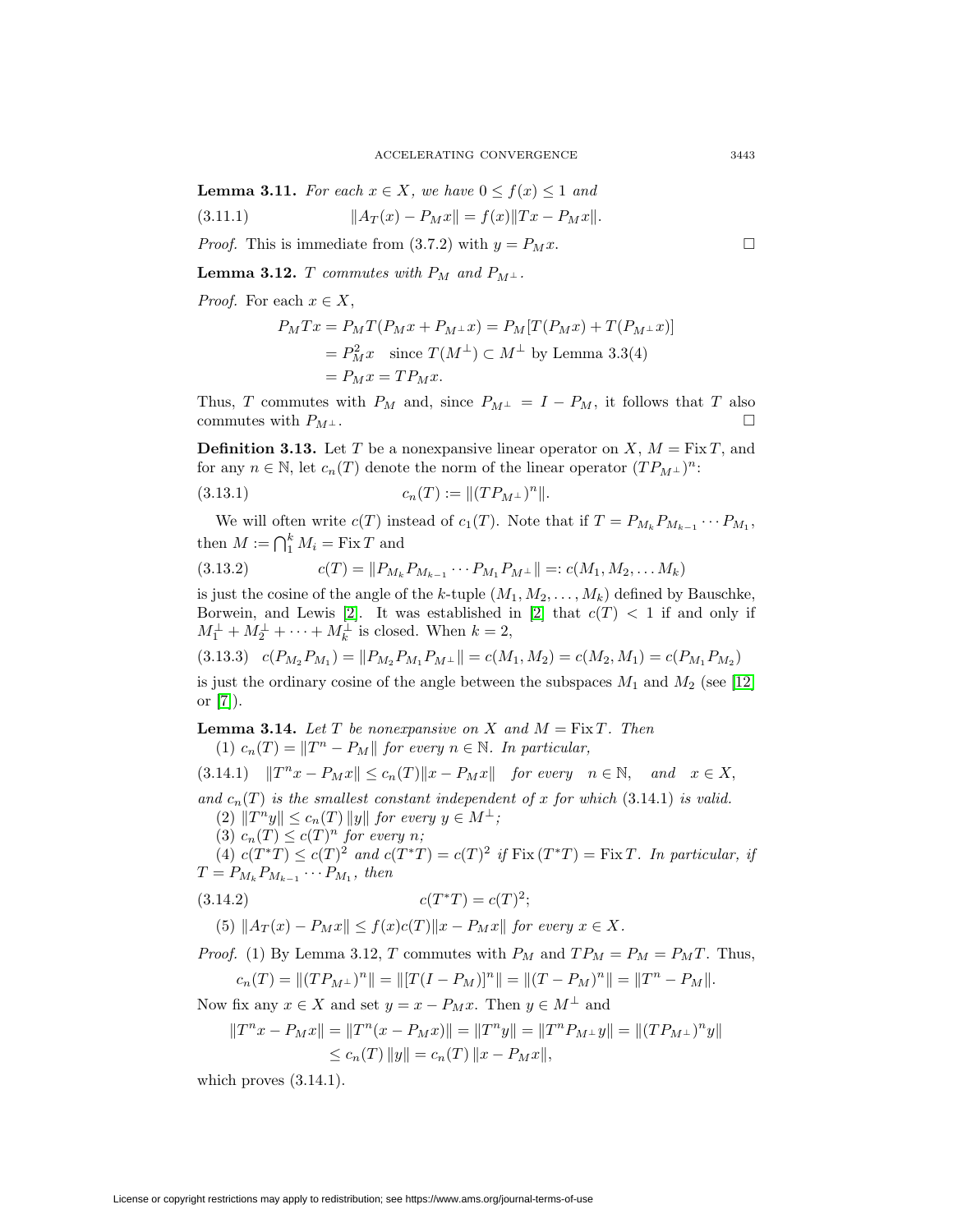(2) This was essentially proved during the course of proving (1).

(3)  $c_n(T) = ||(TP_{M^{\perp}})^n|| \leq ||TP_{M^{\perp}}||^n = c_1(T)^n$ .

(4) Let  $N = \text{Fix } (T^*T)$ . Since  $M = \text{Fix } T^*$  by Lemma 2.1, it follows that  $M \subset N$ and so  $N^{\perp} \subset M^{\perp}$ . Hence, since T commutes with  $P_{M^{\perp}}$  by Lemma 3.12 and, by a similar proof,  $T^*$  commutes with  $P_{M^{\perp}}$ , we obtain

$$
c(T^*T) = ||T^*TP_{N^{\perp}}|| \le ||T^*TP_{M^{\perp}}|| = ||(TP_{M^{\perp}})^*(TP_{M^{\perp}})||
$$
  
=  $||TP_{M^{\perp}}||^2 = c(T)^2$ .

Moreover, if Fix  $(T^*T) = \text{Fix } T$ , then  $N = M$  and  $N^{\perp} = M^{\perp}$ . So the above inequality must be an equality. Equation  $(3.14.2)$  holds when T is a product of projections by Lemma 2.4.

(5) Fix  $x \in X$ . Then  $x - P_M x \in M^{\perp}$ . So Lemma 3.11 and part (1) imply

$$
||A_T(x) - P_Mx|| = f(x)||Tx - P_Mx|| \le f(x)c(T)||x - P_Mx||.
$$

Remark. The following example shows that the strict inequality  $c(T^*T) < c(T)^2$ is possible in part  $(4)$ . For let X denote the Euclidean plane and define the linear operator T on X by  $Tx = x(2)e_1 + x(1)e_2$  for each  $x = (x(1), x(2)) \in X$ , where  $e_1 = (1, 0)$  and  $e_2 = (0, 1)$ . It is easy to verify that  $||T|| = 1$ ,  $M := Fix T =$ span  $(e_1 + e_2)$ ,  $c(T) = 1$ ,  $T = T^*$ ,  $T^*T = I$ , and  $c(T^*T) = c(I) = 0$ .

**Lemma 3.15.** Let T be nonexpansive and  $M = Fix T$ . Then

(1) if T is normal, then  $||T^n - P_M|| = c(T)^n$  for every n; (2) if  $Fix(T^*T) = Fix T$ , then

(3.15.1) 
$$
||(T^*T)^n - P_M|| = c(T)^{2n} \text{ for every } n \in \mathbb{N}.
$$

In particular, for every  $n \in \mathbb{N}$ ,

$$
(3.15.2) \qquad ||(P_{M_1}P_{M_2}\cdots P_{M_k}P_{M_{k-1}}\cdots P_{M_1})^n - P_M|| = c(M_1, M_2, \ldots, M_k)^{2n}.
$$

*Proof.* (1) Since T is normal and T commutes with  $P_{M^{\perp}}$  by Lemma 3.12, we deduce that  $TP_{M^{\perp}}$  is normal. Hence, using Lemma 3.14(1), we obtain

$$
||T^{n} - P_{M}|| = c_{n}(T) = ||(TP_{M^{\perp}})^{n}|| = ||TP_{M^{\perp}}||^{n} = c(T)^{n}.
$$

(2) Since  $T^*T$  is selfadjoint, hence normal, apply part (1) to  $T^*T$  instead of T using that Fix  $(T^*T) = M$  to get  $||(T^*T)^n - P_M|| = c(T^*T)^n$ . By Lemma 3.14(4),  $c(T^*T) = c(T)^2$  and (3.15.1) follows.

(3.15.2) follows from (3.15.1) by taking  $T = P_{M_k} P_{M_{k-1}} \cdots P_{M_1}$  and using Lemma<br>the set Fix  $T^*T =$  Fix  $T$ 2.4 to get  $Fix T^*T = Fix T$ .

The following theorem gives an upper bound on the rate of convergence of the accelerated scheme.

**Theorem 3.16.** Let  $x \in X$  and set

$$
x_n := A_T^{n-1}(Tx) \quad (n = 1, 2, \dots).
$$

Then for every  $n \in \mathbb{N}$ ,

(3.16.1) 
$$
||T^{n}x - P_{M}x|| \leq c(T)^{n}||x - P_{M}x||
$$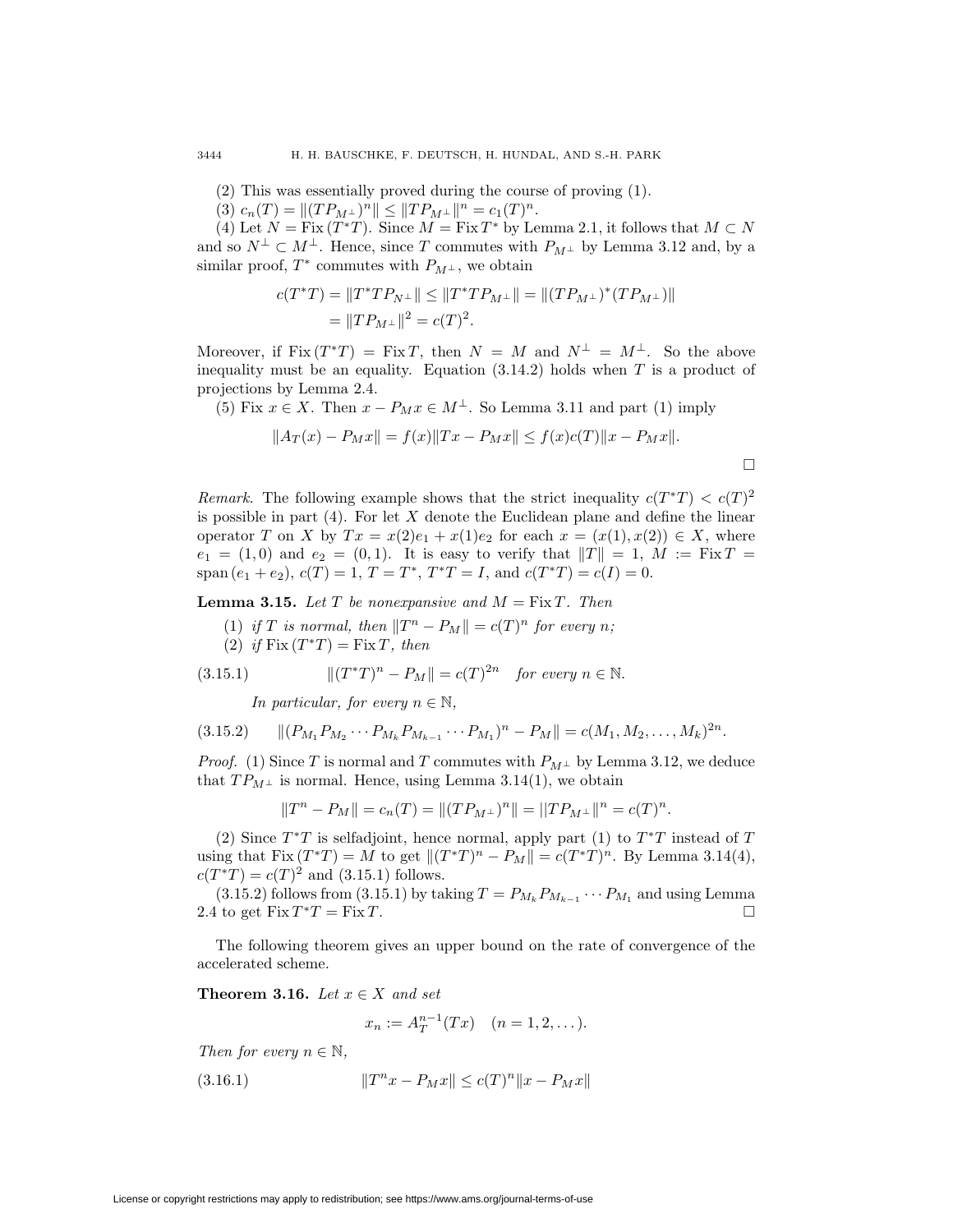and

(3.16.2) 
$$
||A_T^{n-1}(Tx) - P_Mx|| \le \left[\prod_1^{n-1} f(x_i)\right] c(T)^n ||x - P_Mx||.
$$

*Proof.* The relation  $(3.16.1)$  is a consequence of Lemma  $3.14(1)$  and  $(3)$ .

We prove (3.16.2) by induction on n. For  $n = 1$ ,  $||Tx - P_Mx|| \le c(T) ||x - P_Mx||$ by (3.14.1). Since the product of any set of scalars over the empty set of indices is 1 by definition,  $(3.16.2)$  holds when  $n = 1$ . Now assume that  $(3.16.2)$  holds when  $n = m \geq 1$ . Then

$$
||A_T^m(Tx) - P_Mx|| = ||x_{m+1} - P_Mx|| = ||A_T(x_m) - P_Mx||
$$
  
\n
$$
= ||A_T(x_m) - P_M(x_m)|| \text{ (by Lemma 3.4)}
$$
  
\n
$$
= f(x_m)||T(x_m) - P_M(x_m)|| \text{ (by Lemma 3.11)}
$$
  
\n
$$
\leq f(x_m)c(T)||x_m - P_M(x_m)|| \text{ (by (3.14.1))}
$$
  
\n
$$
= f(x_m)c(T)||A_T^{m-1}T(x) - P_Mx||
$$
  
\n
$$
\leq f(x_m)c(T)\left[\prod_{i=1}^{m-1} f(x_i)\right]c(T)^m||x - P_Mx||
$$
  
\n
$$
= \left[\prod_{i=1}^{m} f(x_i)\right]c(T)^{m+1}||x - P_Mx||,
$$

which shows that (3.16.2) holds with n replaced by  $m + 1$ . This completes the induction.  $\Box$ 

Remarks. By comparing the right sides of (3.16.1) and (3.16.2), this result seems to suggest that the accelerated algorithm is always faster than its unaccelerated counterpart by at least the factor  $\left[\prod_{1}^{n-1} f(x_i)\right]$ . Indeed, we will show below that when  $T$  is selfadjoint, nonnegative, and nonexpansive, then the accelerated method is faster than the original (see Theorem 3.20). In particular, the accelerated symmetric MAP is faster than the symmetric MAP. Also, the accelerated MAP for two subspaces is faster than the MAP. Perhaps surprisingly, however, we will see that this is not always the case, in general, for the accelerated MAP when there are more than two subspaces.

Theorem 3.16 can be strengthened in the particular case when  $T = P_2P_1$ . To do this, it is convenient to appeal to the following simple lemma (see, e.g., [\[13\]](#page-28-5)).

**Lemma 3.17.** Let  $M_1$  and  $M_2$  be closed subspaces with  $M = M_1 \cap M_2$  and let  $P_i$ be the orthogonal projection onto  $M_i$  for  $i = 1, 2$ . Then  $c(P_2P_1) = c(M_1, M_2)$  and

- (1) if  $x \in M_1 \cap M^{\perp}$ , then  $||P_2x|| \le c(M_1, M_2)||x||$ ;
- (2) if  $x \in M_2 \cap M^{\perp}$ , then  $||P_1x|| \le c(M_1, M_2)||x||$ ;
- (3) if  $x \in M_2 \cap M^{\perp}$ , then  $||P_2P_1x|| \le c(M_1, M_2)^2||x||$ .

*Proof.* That  $c(P_2P_1) = c(M_1, M_2)$  in this case was observed following Definition 3.13.

(1) Let  $x \in M_1 \cap M^{\perp}$ . Then

$$
\|P_2x\|=\|P_2P_1P_{M^\perp}x\|\leq \|P_2P_1P_{M^\perp}\|\,\|x\|=c(P_2P_1)\|x\|.
$$

(2) The proof is similar to (1).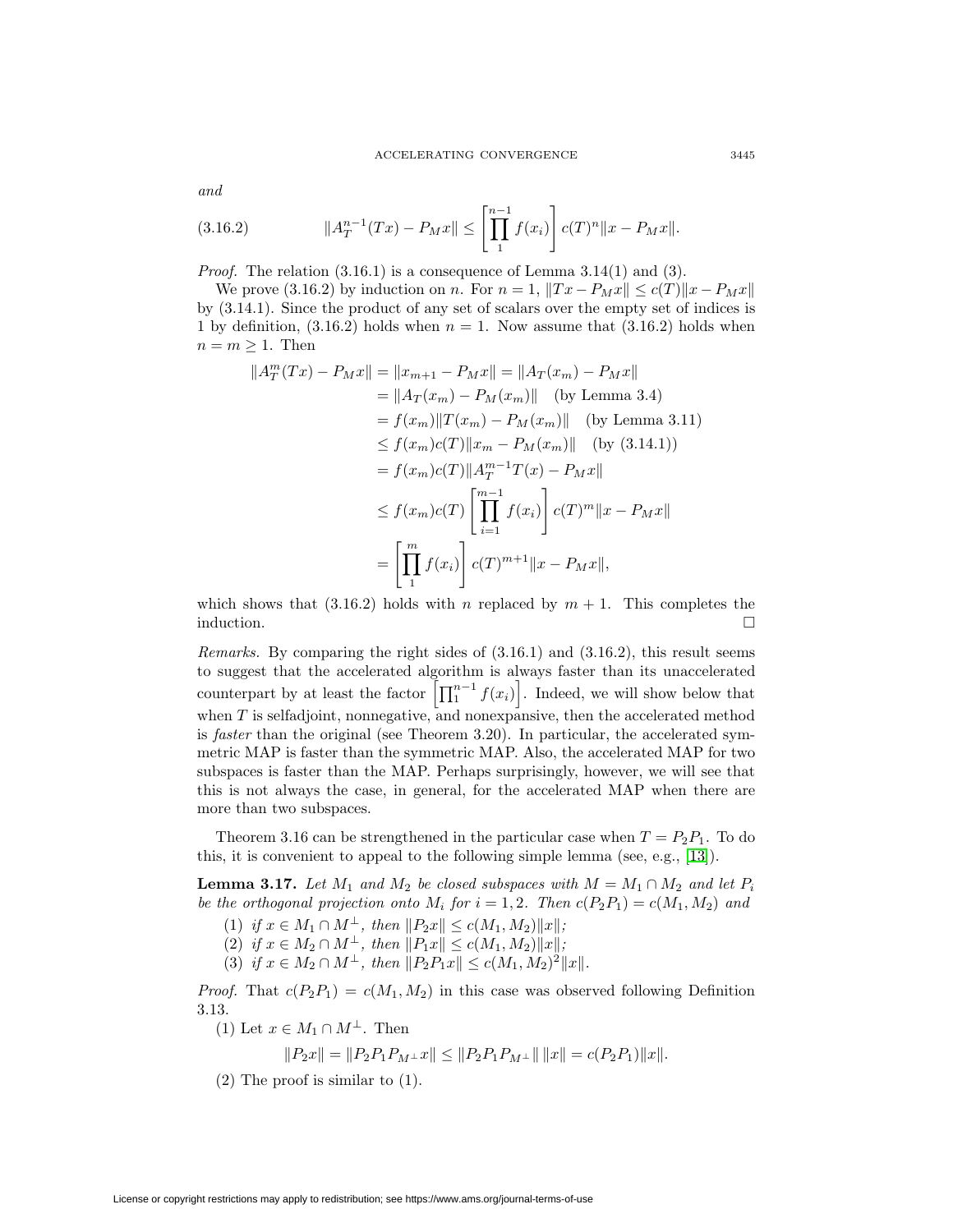(3) Let  $x \in M_2 \cap M^{\perp}$ . Then  $P_1x \in M_1 \cap M^{\perp}$ ; so by (1) and (2), we obtain

$$
||P_2P_1x|| \le c(P_2P_1)||P_1x|| \le c(P_2P_1)^2||x||.
$$

 $\Box$ 

**Theorem 3.18.** Let  $T = P_{M_2} P_{M_1}$ ,  $x \in X$ , and

$$
x_n := A_T^{n-1}(Tx) \quad (n = 1, 2, \dots).
$$

Then

$$
(3.18.1) \t\t ||A_T^{n-1}(Tx) - P_Mx|| \le \left[\prod_1^{n-1} f(x_i)\right] c(M_1, M_2)^{2n-1} ||x - P_Mx||.
$$

Proof. The proof is by induction and proceeds just as in the proof of Theorem 3.16. The only point that should be noted is that in the induction step, we use the inequality  $||T(x_m) - P_M(x_m)|| \le c(T)^2 ||x_m - P_M(x_m)||$  (rather than the same expression with  $c(T)$  instead of  $c(T)^2$  that was used in Theorem 3.16). The proof of this inequality follows immediately from Lemma 3.17(3).  $\square$ 

Remarks. (1) Gearhart and Koshy [\[13\]](#page-28-5) established (a weaker version of) the special case of Theorem 3.18 when  $c := c(M_1, M_2) < 1$  and with an additional factor  $\rho$  on the right side of (3.18.1), where  $\rho := \frac{1}{\sqrt{1-c^2}} \ge 1$ .

(2) The inequality (3.18.1) improves the bound on the ordinary MAP in case  $k = 2$ , due to Aronszajn [\[1\]](#page-27-2), who showed that

$$
(3.18.2) \t ||(P_2P_1)^nx - P_Mx|| \le c(M_1, M_2)^{2n-1} ||x - P_Mx|| \t for all  $x \in X$ .
$$

In fact, Kayalar and Weinert [\[17\]](#page-28-14) showed that the Aronszajn bound is sharp, i.e.,  $||(P_2P_1)^n - P_M|| = c(M_1, M_2)^{2n-1}.$ 

Next we show that the accelerated algorithms are always at least as fast as their unaccelerated counterparts provided that  $T$  is selfadjoint, nonnegative, and nonexpansive. It is first convenient to establish the following result.

## **Lemma 3.19.** If

$$
(3.19.1) \t\t\t ||T^{n-1}(A_T(x))|| \le ||T^n x|| \t\tfor every x \in M^{\perp} \t\t and n \in \mathbb{N},
$$

then

(3.19.2) 
$$
||A_T^{n-1}(Tx)|| \le ||T^nx|| \quad \text{for every } x \in M^{\perp} \text{ and } n \in \mathbb{N}.
$$

In particular, if (3.19.1) holds and the original algorithm converges, then

$$
(3.19.3) \t ||A_T^{n-1}(Tx) - P_Mx|| \le ||T^nx - P_Mx|| \t for every x \in X, n \in \mathbb{N},
$$

and hence the accelerated algorithm converges at least as fast as the original.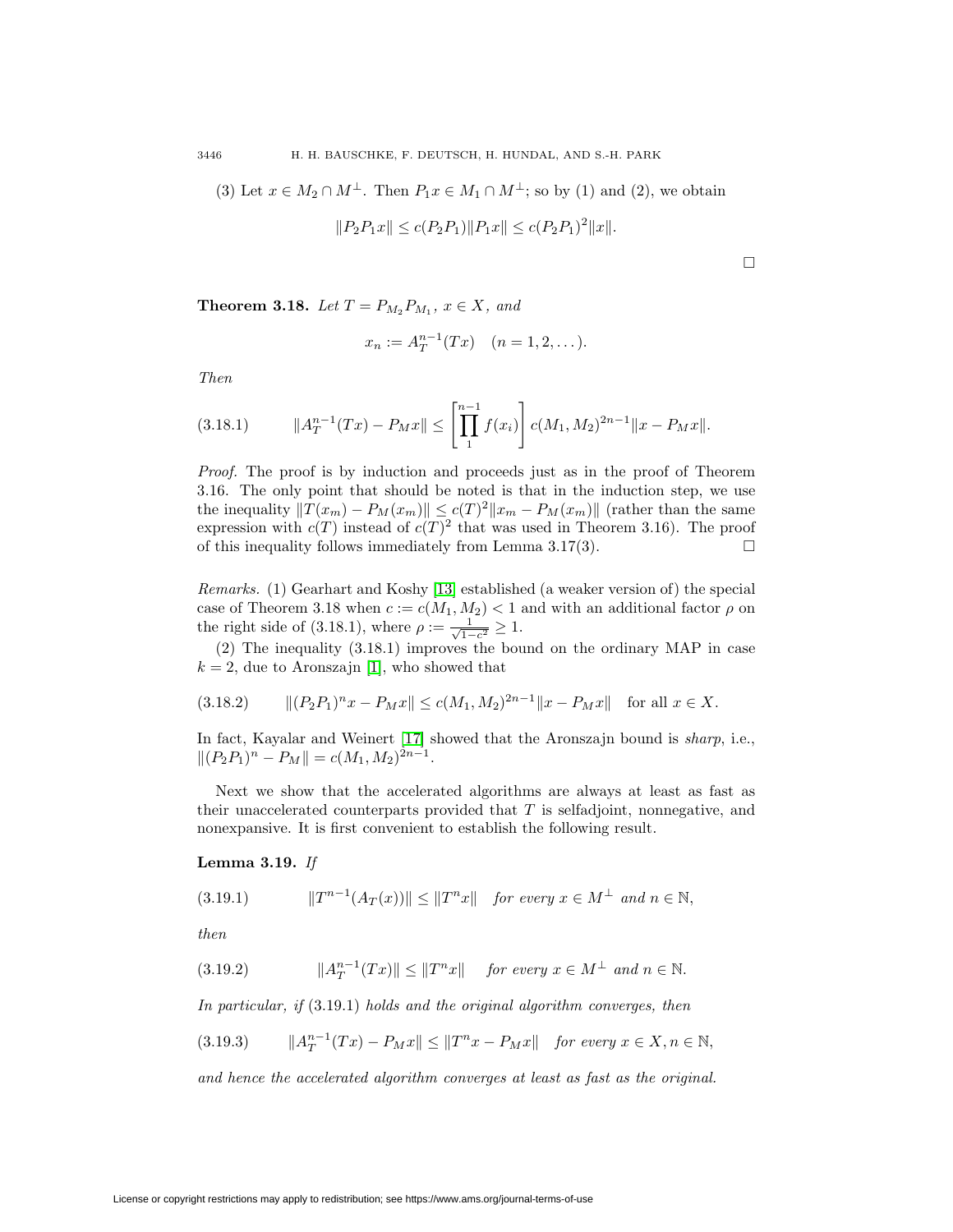*Proof.* When  $n = 1$ , (3.19.2) is trivial. If  $n \geq 2$ , then for each  $x \in M^{\perp}$ ,

$$
||A_T^{n-1}(Tx)|| = ||A_T(A_T^{n-2}(Tx))|| \le ||T(A_T^{n-2}(Tx))|| \quad \text{using (3.7.5)}
$$
  
\n
$$
= ||T(A_T(y))||, \quad \text{where } y := A_T^{n-3}(Tx) \in M^{\perp} \text{ by Lemma 3.3(4)}
$$
  
\n
$$
\le ||T^2y|| \quad \text{by (3.19.1)}
$$
  
\n
$$
= ||T^2(A_T^{n-3}(Tx))||
$$
  
\n
$$
= ||T^2(A_T(z))||, \quad \text{where } z := A_T^{n-4}(Tx) \in M^{\perp} \text{ by Lemma 3.3(4)}
$$
  
\n
$$
\le ||T^3z|| \quad \text{by (3.19.1)}
$$
  
\n
$$
= ||T^3(A_T^{n-4}(Tx))||.
$$

Continuing in this way, we end up with the inequality  $||A_T^{n-1}(Tx)|| \le ||T^n x||$ , which verifies  $(3.19.2)$  when  $n \geq 2$ .

To verify the last statement, let  $x \in X$ . Then  $x - P_M x \in M^{\perp}$  and so by (3.19.2) and Lemma 3.8(3), we get

$$
||A_T^{n-1}(Tx) - P_Mx|| = ||A_T^{n-1}(T(x - P_Mx))|| \le ||T^n(x - P_Mx)|| = ||T^nx - P_Mx||
$$
  
and this verifies (3.19.3).

The natural question raised by Lemma 3.19 is this: for which  $T$  does  $(3.19.1)$ hold? We will show next that if  $T$  is selfadjoint, nonnegative, and nonexpansive, then (3.19.1) and hence (3.19.3) hold. It should be noted that our proof seems to use the spectral theorem (for compact selfadjoint operators) in an essential way.

**Theorem 3.20.** Let T be selfadjoint, nonnegative, and nonexpansive. Then

$$
(3.20.1) \t ||A_T^{n-1}(Tx) - P_Mx|| \le ||T^nx - P_Mx|| \t for each  $x \in X$  and  $n \in \mathbb{N}$ .
$$

In other words, the accelerated algorithm converges at least as fast as its unaccelerated counterpart.

**Corollary 3.21.** If  $T = P_1 P_2 \cdots P_k P_{k-1} \cdots P_1$ , then

$$
(3.21.1) \t ||A_T^{n-1}(Tx) - P_Mx|| \le ||T^nx - P_Mx|| \t for each  $x \in X$  and  $n \in \mathbb{N}$ .
$$

In other words, the accelerated symmetric MAP is at least as fast as the symmetric MAP.

The corollary follows since  $T = Q^*Q$ , where  $Q = P_k P_{k-1} \cdots P_1$ .

Proof of Theorem 3.20. By Lemma 3.19, it suffices to show that

$$
(3.20.2) \t\t ||T^{m-1}A_T(y)|| \le ||T^m y|| \tfor every y \in M^{\perp} and m \in \mathbb{N}.
$$

Toward this end, fix  $y \in M^{\perp}$  and  $m \in \mathbb{N}$ . If  $y = 0$ , (3.20.2) is trivial. Thus, by scaling and Lemma 3.8(4), we may assume  $||y|| = 1$ . If  $m = 1$ , then (3.20.2) follows from (3.7.5). Thus, we may assume  $m \geq 2$ . Let

$$
N = \text{span}\{y, Ty, T^2y, \dots, T^m y\}.
$$

By Lemma 3.3(4),  $N \subset M^{\perp}$ . Define  $S := P_N T P_N$ . Then S is compact, selfadjoint, nonexpansive,  $\mathcal{R}(S) := \text{Range of } S \subset N$ , and so  $n := \dim \mathcal{R}(S) \leq m + 1$ . We may assume that  $Ty \neq 0$ . For if  $Ty = 0$ , then  $A_T(y) = 0$  by (3.7.5); so (3.20.2) holds and we are done. But if  $Ty \neq 0$ , then  $Sy \neq 0$  and hence  $n \geq 1$ . As a consequence of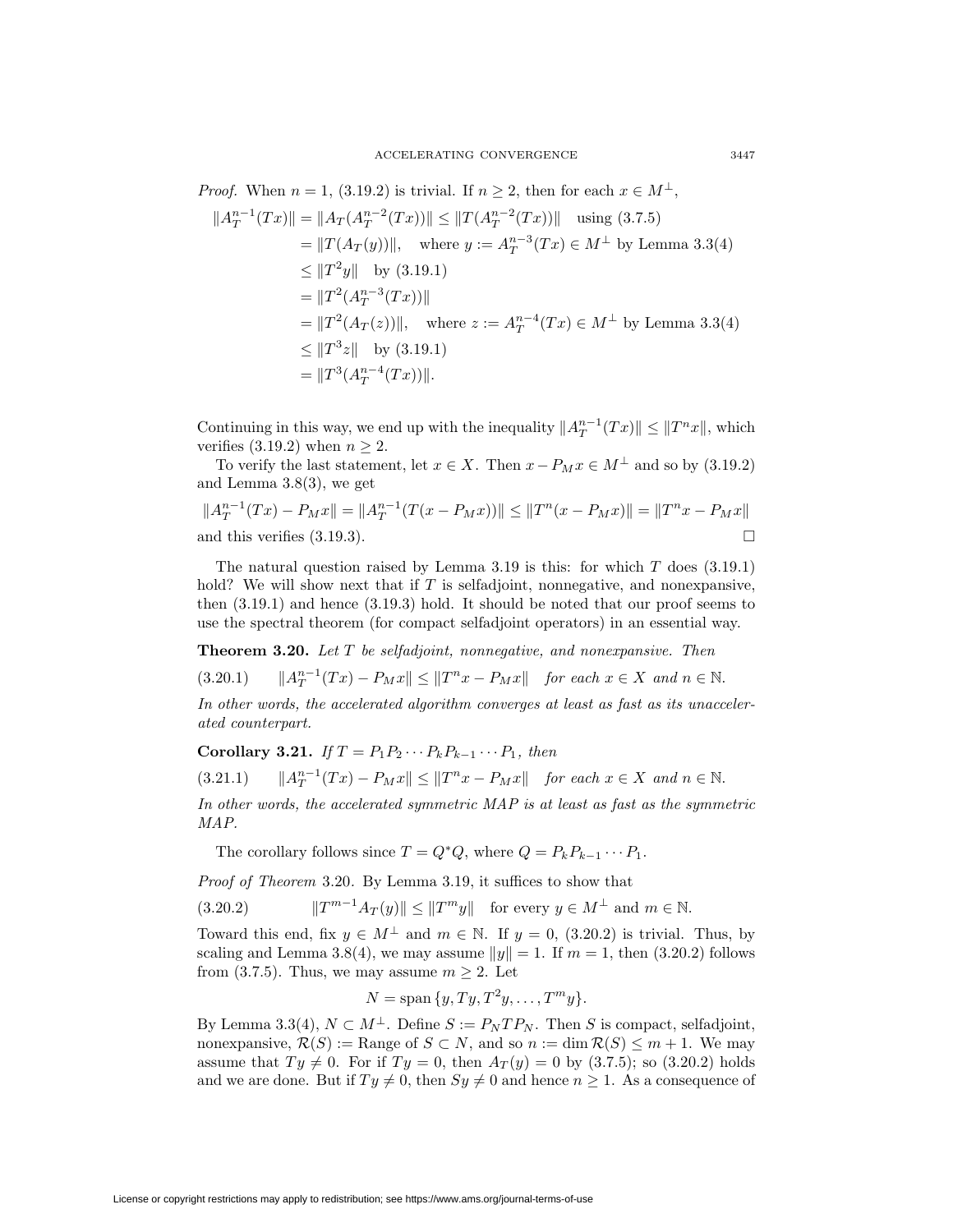the Spectral Theorem [\[3,](#page-27-1) Corollary 5.4, p. 47], we readily deduce that there exists an orthonormal set of *n* eigenvectors  $\{v_1, v_2, \ldots, v_n\}$  of *S* such that

(3.20.3) 
$$
Sx := \sum_{1}^{n} \lambda_i \langle x, v_i \rangle v_i \text{ for every } x \in X,
$$

where  $\lambda_i$  is the (nonzero) eigenvalue corresponding to  $v_i$ :  $Sv_i = \lambda_i v_i$  (i =  $1, 2, \ldots, n$ . In particular,  $\{v_1, \ldots, v_n\}$  is an orthonormal basis for  $\mathcal{R}(S)$ . Since  $T$  is nonnegative,

$$
\lambda_i = \lambda_i \langle v_i, v_i \rangle = \langle \lambda_i v_i, v_i \rangle = \langle Sv_i, v_i \rangle = \langle P_N T P_N v_i, v_i \rangle
$$
  
=  $\langle T P_N v_i, P_N v_i \rangle = \langle Tv_i, v_i \rangle$  since  $v_i \in N$   
 $\geq 0$ .

Thus,  $\lambda_i > 0$  for each i. Since S is nonexpansive,

$$
\lambda_i = \|\lambda_i v_i\| = \|S v_i\| \le \|v_i\| = 1.
$$

We have shown that  $0 < \lambda_i \leq 1$  for each i. Moreover, if some  $\lambda_i = 1$ , then

$$
1 = \langle v_i, v_i \rangle = \langle v_i, Sv_i \rangle = \langle v_i, P_N T P_N v_i \rangle
$$
  
=  $\langle v_i, T P_N v_i \rangle = \langle v_i, Tv_i \rangle \le ||v_i|| ||Tv_i|| \le 1.$ 

So equality must hold throughout this string of inequalities. Using the condition of equality in Schwarz's inequality, we obtain  $Tv_i = \rho v_i$  for some  $\rho > 0$  and  $||Tv_i|| =$  $||v_i|| = 1$ . Hence,  $\rho = 1$  and  $Tv_i = v_i$ . That is,  $v_i \in \text{Fix } T = M$ . But  $v_i \in M^{\perp}$ implies that  $v_i = 0$ , a contradiction. This proves that  $\lambda_i < 1$  for each i. Hence, we have shown that

(3.20.4) 
$$
0 < \lambda_i < 1 \quad \text{for } i = 1, 2, \dots, n.
$$

Let  $\alpha_i := \langle y, v_i \rangle$  for each i.

*Claim* 1. 
$$
T^j y = S^j y = \sum_{i=1}^n \alpha_i \lambda_i^j v_i
$$
  $(j = 1, 2, ..., m)$ .

The formula for S,  $S^j y = \sum_1^n \alpha_i \lambda_i^j v_i$ , follows easily from (3.20.3) and the fact that  $Sv_i = \lambda_i v_i$ . To prove the corresponding statement about T, we proceed by induction on j. For  $j = 1$ , since y and Ty are in N, we obtain  $Ty = P<sub>N</sub>Ty$  $P_N T P_N y = Sy$ ; so the result holds when  $j = 1$ . Now suppose the result holds when  $j = l \leq m - 1$ . Then

$$
S^{l+1}y = S(S^l y) = S(T^l y) = P_N T P_N(T^l y) = P_N T(T^l y) = P_N T^{l+1} y = T^{l+1} y
$$

since  $T^{l+1}y \in N$ . This proves the claim.

Since  $\mathcal{R}(S)^{\perp} = \mathcal{N}(S^*) = \mathcal{N}(S)$ , where  $\mathcal{N}(S)$  is the null space of S, we have that  $X = \mathcal{R}(S) \oplus \mathcal{N}(S)$  and hence we can write y as  $y = y_1 + y_0$ , where  $y_1 \in \mathcal{R}(S)$  = span  $\{v_1, v_2, \ldots, v_n\}$  and  $y_0 \in \text{span}\{v_1, v_2, \ldots, v_n\}^{\perp} = \mathcal{N}(S)$ . Then

$$
y = \sum_{1}^{n} \langle y_1, v_i \rangle v_i + y_0 = \sum_{1}^{n} \langle y, v_i \rangle v_i + y_0 = \sum_{1}^{n} \alpha_i v_i + y_0
$$

and

$$
||y||^2 = \sum_{1}^{n} \alpha_i^2 + ||y_0||^2.
$$

*Claim* 2. 
$$
T^{m-1}A_T(y) = \sum_{i=1}^n \alpha_i \lambda_i^{m-1} \{1 - (1 - \lambda_i)t_y\} v_i.
$$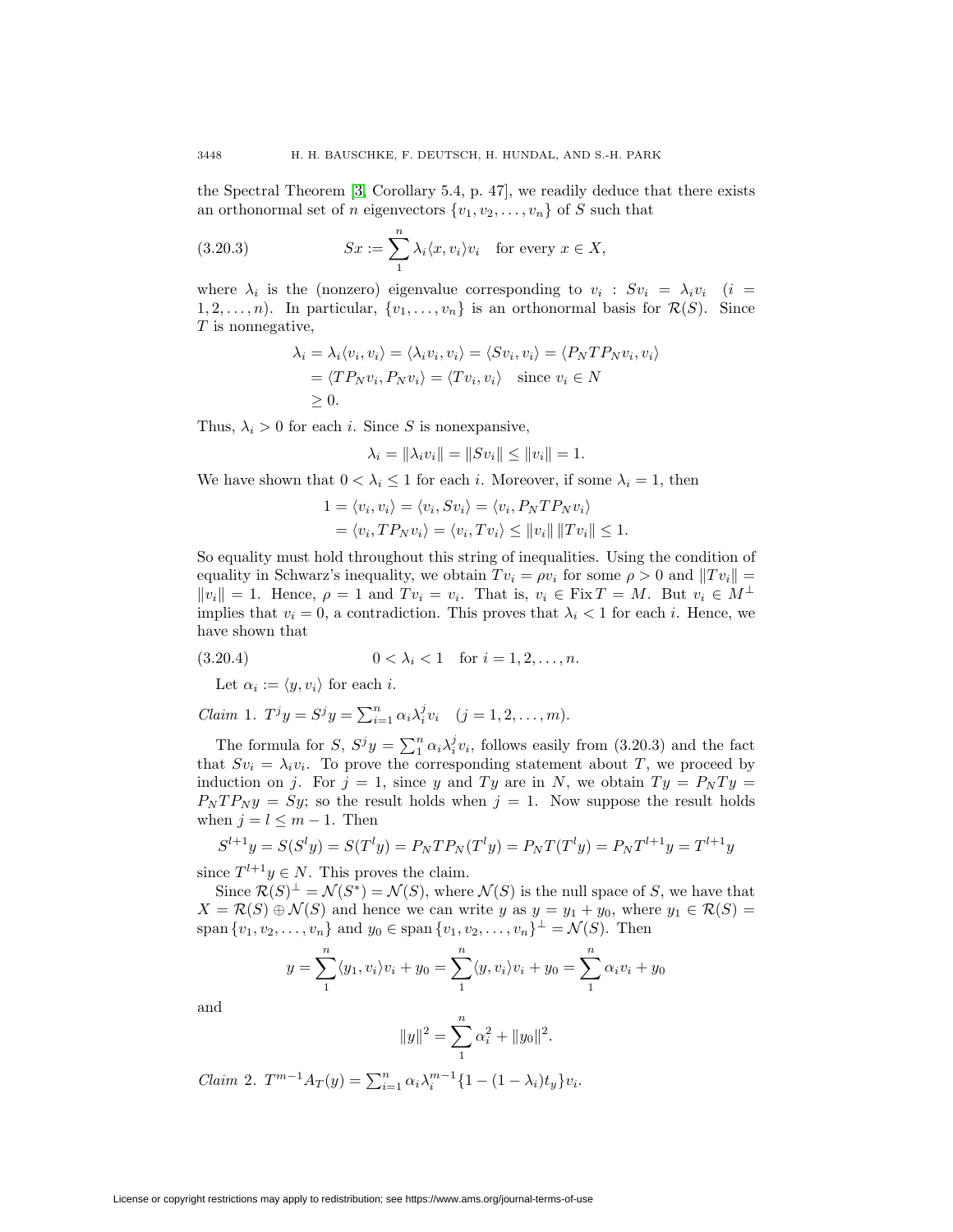We compute

$$
T^{m-1}A_T(y) = T^{m-1}[t_yTy + (1-t_y)y] = t_yT^my + (1-t_y)T^{m-1}y
$$
  

$$
= t_yS^my + (1-t_y)S^{m-1}y = t_y\sum_{1}^{n} \alpha_i \lambda_i^m v_i + (1-t_y)\sum_{1}^{n} \alpha_i \lambda_i^{m-1} v_i
$$
  

$$
= \sum_{1}^{n} \alpha_i \lambda_i^{m-1} \{t_y \lambda_i + (1-t_y)\} v_i = \sum_{1}^{n} \alpha_i \lambda_i^{m-1} \{1 - (1-\lambda_i)t_y\} v_i
$$

which proves the claim.

By Claims 1 and 2, we see that (3.20.2) holds if and only if

$$
\sum_{i=1}^{n} \alpha_i^2 \lambda_i^{2m-2} \{ 1 - (1 - \lambda_i)t_y \}^2 \le \sum_{i=1}^{n} \alpha_i^2 \lambda_i^{2m}
$$

which, after some algebra, may be rewritten as

$$
(3.20.5) \t\t q(t_y) \le 0,
$$

where

(3.20.6) 
$$
q(t) := \alpha t^2 - 2\beta t + \gamma, \qquad \alpha := \sum_{1}^{n} \alpha_i^2 \lambda_i^{2m-2} (1 - \lambda_i)^2,
$$

$$
\beta := \sum_{1}^{n} \alpha_i^2 \lambda_i^{2m-2} (1 - \lambda_i), \qquad \gamma := \sum_{1}^{n} \alpha_i^2 \lambda_i^{2m-2} (1 - \lambda_i^2).
$$

*Claim* 3. The function  $h$ , defined on the nonnegative real line by

$$
h(t) := \frac{\sum_{i} \alpha_i^2 \lambda_i^t (1 - \lambda_i)}{\sum_{j} \alpha_j^2 \lambda_j^t (1 - \lambda_j)^2} \quad \text{for all } t \ge 0,
$$

is increasing.

Writing  $h(t) = u(t)/v(t)$ , it suffices to verify that  $h'(t) \geq 0$ . Equivalently, it suffices to show that

(3.20.7) 
$$
u'(t)v(t) \ge u(t)v'(t)
$$
 for all  $t \ge 0$ .

Setting

$$
\beta_i = \frac{\alpha_i^2 (1 - \lambda_i) \lambda_i^t}{\sum_j \alpha_j^2 (1 - \lambda_j) \lambda_j^t},
$$

we see that  $\beta_i \geq 0$ ,  $\sum_{1}^{n} \beta_i = 1$ , and  $(3.20.7)$  may be rewritten as

(3.20.8) 
$$
\sum_{j} \beta_{j} \lambda_{j} \ln \lambda_{j} \geq \left(\sum_{i} \beta_{i} \ln \lambda_{i}\right) \left(\sum_{j} \beta_{j} \lambda_{j}\right).
$$

Since the function  $t \mapsto t \ln t$  is convex on  $(0, \infty)$ , it follows that

(3.20.9) 
$$
\left(\sum_j \beta_j \lambda_j\right) \ln\left(\sum_i \beta_i \lambda_i\right) \leq \sum_j \beta_j \lambda_j \ln \lambda_j.
$$

On the other hand, the function  $t \mapsto \ln t$  is concave on  $(0, \infty)$ ; so

(3.20.10) 
$$
\ln\left(\sum_{j} \beta_j \lambda_j\right) \ge \sum_{j} \beta_j \ln \lambda_j.
$$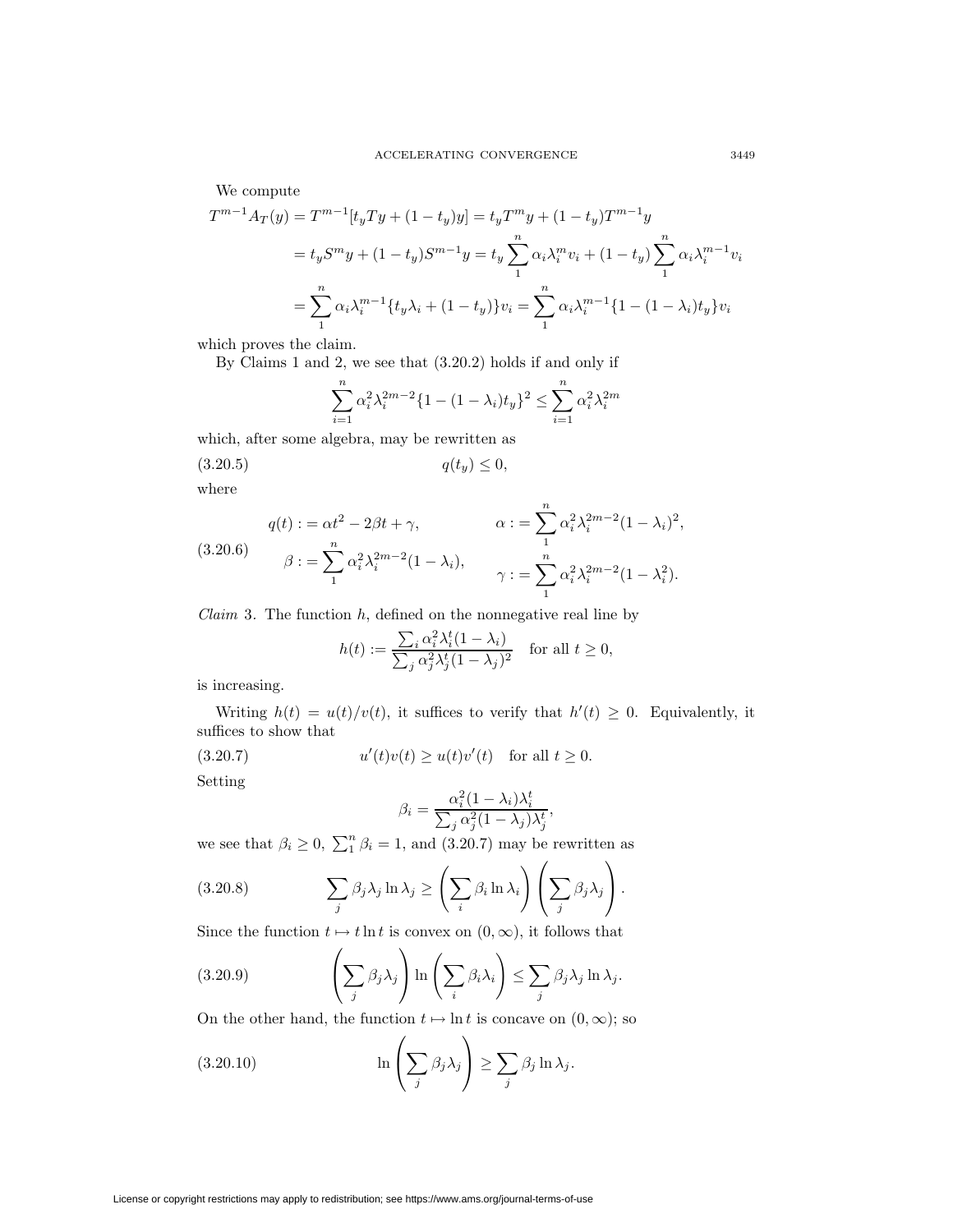Combining  $(3.20.9)$  and  $(3.20.10)$ , we obtain  $(3.20.8)$ , and this proves Claim 3.

To prove (3.20.5), and finish the proof of the theorem, we must verify that  $q(t_y) \leq 0$ , where q is the quadratic defined in (3.20.6). Now  $q(0) = \gamma > 0$  and  $q(1) = \alpha - 2\beta + \gamma = 0$ . Also, an inspection of the coefficients shows that  $0 < \alpha <$  $\beta < \gamma$ . Further, the quadratic formula shows that the zeros of q are given by

$$
t_{\min} = \frac{\beta - \sqrt{\beta^2 - \alpha \gamma}}{\alpha}
$$
, and  $t_{\max} = \frac{\beta + \sqrt{\beta^2 - \alpha \gamma}}{\alpha}$ .

Since  $\beta = \frac{1}{2}(\alpha + \gamma)$ , it follows that  $t_{\min} = 1$  and  $t_{\max} = \gamma/\alpha > 1$ . Since q has a positive leading coefficient, we see that  $q(t) \leq 0$  if and only if  $t_{\min} \leq t \leq t_{\max}$ , i.e.,  $1 \le t \le \gamma/\alpha$ . Thus to prove  $q(t_u) \le 0$ , we must show that

$$
(3.20.11)\t\t\t 1 \le t_y \le \frac{\gamma}{\alpha}.
$$

We have, using Claim 1, that

$$
t_y = \frac{\langle y, y - Ty \rangle}{\|y - Ty\|^2} = \frac{\langle \sum_i \alpha_i v_i + y_0, \sum_i \alpha_i (1 - \lambda_i) v_i + y_0 \rangle}{\sum_i \alpha_i^2 (1 - \lambda_i)^2 + \|y_0\|^2}
$$
  
= 
$$
\frac{\sum_i \alpha_i^2 (1 - \lambda_i) + \|y_0\|^2}{\sum_i \alpha_i^2 (1 - \lambda_i)^2 + \|y_0\|^2}.
$$

Since  $0 < (1 - \lambda_i)^2 < 1 - \lambda_i$ , it follows that  $t_y \ge 1$ . Also,  $t_y \le \gamma/\alpha$  is equivalent to

$$
(3.20.12) \qquad \frac{\sum_{i} \alpha_i^2 (1 - \lambda_i) + ||y_0||^2}{\sum_{j} \alpha_j^2 (1 - \lambda_j)^2 + ||y_0||^2} \le \frac{\sum_{i} \alpha_i^2 \lambda_i^{2m-2} (1 - \lambda_i^2)}{\sum_{j} \alpha_j^2 \lambda_j^{2m-2} (1 - \lambda_j)^2}.
$$

But

$$
(3.20.13)\qquad \qquad \frac{\sum_{i} \alpha_i^2 (1 - \lambda_i) + ||y_0||^2}{\sum_{j} \alpha_j^2 (1 - \lambda_j)^2 + ||y_0||^2} \le \frac{\sum_{i} \alpha_i^2 (1 - \lambda_i)}{\sum_{j} \alpha_j^2 (1 - \lambda_j)^2}
$$

follows since  $\sum_i \alpha_i^2 (1 - \lambda_i) \ge \sum_i \alpha_i^2 (1 - \lambda_i)^2$ .

By Claim 3, h is increasing so that  $h(0) \leq h(2m-2)$ . That is,

$$
(3.20.14) \qquad \qquad \frac{\sum_{i} \alpha_{i}^{2} (1 - \lambda_{i})}{\sum_{j} \alpha_{j}^{2} (1 - \lambda_{j})^{2}} \leq \frac{\sum_{i} \alpha_{i}^{2} \lambda_{i}^{2m - 2} (1 - \lambda_{i})}{\sum_{j} \alpha_{j}^{2} \lambda_{j}^{2m - 2} (1 - \lambda_{j})^{2}}.
$$

Combining (3.20.13) and (3.20.14), we obtain (3.20.12) and hence  $t_y \leq \gamma/\alpha$ . This proves  $(3.20.12)$ , and completes the proof of the theorem.

A certain analogue of Theorem 3.20, valid when  $T$  is not selfadjoint, can be deduced from Theorem 3.20 as follows.

**Corollary 3.22.** Suppose S is a bounded linear operator on X, L is a closed subspace of X such that  $L \supset \mathcal{R}(S)$ , and  $SP<sub>L</sub>$  is selfadjoint, nonnegative, and nonexpansive. Let  $M = Fix S$ . Then

$$
(3.22.1) \quad ||A_S^{n-1}SP_Lx - P_Mx|| \le ||S^nP_Lx - P_Mx|| \quad \text{for each } x \in X \text{ and } n \in \mathbb{N}.
$$
  
In particular,

(3.22.2)  $||A_S^{n-1} S x - P_M x|| \le ||S^n x - P_M x||$  for each  $x \in L$  and  $n \in \mathbb{N}$ .

*Proof.* Set  $T = SP<sub>L</sub>$ . Then T satisfies the hypothesis of Theorem 3.20. Moreover, since  $\mathcal{R}(S) \subset L$ , it follows that  $Fix T = Fix S = M$ . Thus, we deduce from (3.20.1) that

$$
(3.22.3) \t ||A_T^{n-1}(Tx) - P_Mx|| \le ||T^nx - P_Mx|| \t for each  $x \in X$  and  $n \in \mathbb{N}$ .
$$

License or copyright restrictions may apply to redistribution; see https://www.ams.org/journal-terms-of-use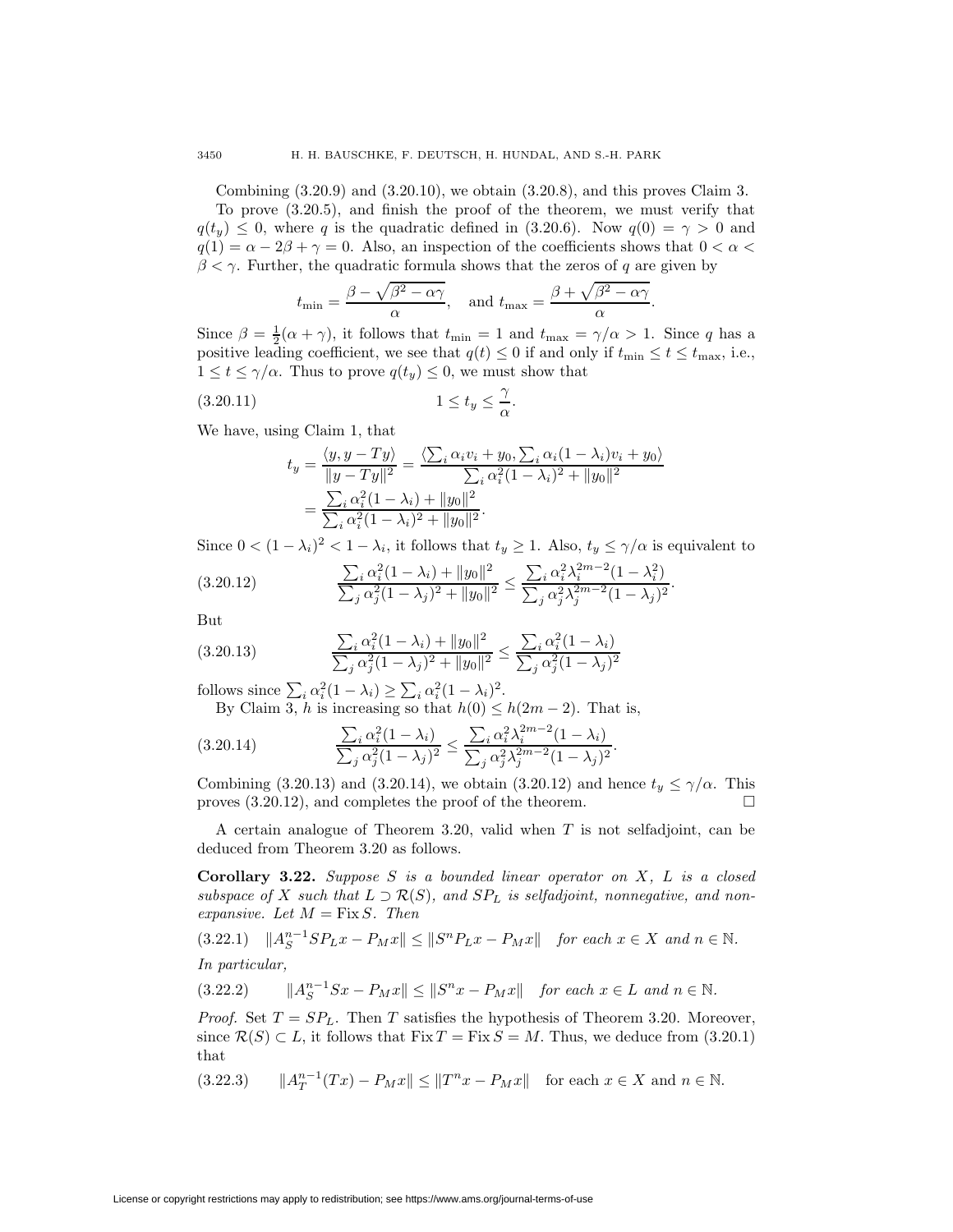Since  $\mathcal{R}(S) \subset L$ , we deduce that

$$
T^{n} = (SP_{L})^{n} = S(P_{L}S)^{n-1}P_{L} = S(S)^{n-1}P_{L} = S^{n}P_{L}.
$$

In particular,  $T^n x = S^n x$  for each  $x \in L$ . Moreover, for each  $y \in L$ ,

$$
A_T(y) = t_{y,T}Ty + (1 - t_{y,T})y = t_{y,T}Sy + (1 - t_{y,T})y
$$

and  $A_S y = t_{y,S} S y + (1 - t_{y,S}) y$ . But

$$
t_{y,T} = \frac{\langle y, y - Ty \rangle}{\|y - Ty\|^2} = \frac{\langle y, y - Sy \rangle}{\|y - Sy\|^2} = t_{y,S};
$$

so  $A_T(y) = A_S y \in L$  so that, inductively,  $A_T^{n-1}(y) = A_S^{n-1} y$ . Substituting back into (3.22.3), we obtain (3.22.2). In general, for any  $y \in X$ ,  $x = P_L y \in L$ , and so

$$
(3.22.4) \t\t\t  $||A_{S}^{n-1}SP_{L}y - P_{M}P_{L}y|| \le ||S^{n}P_{L}y - P_{M}P_{L}y||.$
$$

But  $M \subset \mathcal{R}(S) \subset L$ ; so  $P_M P_L y = P_M y$  and substituting this into (3.22.4) yields  $(3.22.1).$ 

One application of Corollary 3.22 is in the case of the MAP for two subspaces.

**Theorem 3.23.** Let  $M_1$  and  $M_2$  be closed subspaces in X,  $Q = P_2P_1$ , and  $M =$  $M_1 \cap M_2$ . Then for each  $n \in \mathbb{N}$ ,

(3.23.1) 
$$
||A_{Q}^{n-1}Qx - P_{M}x|| \leq ||Q^{n}x - P_{M}x|| \text{ for every } x \in X.
$$

In other words, the accelerated MAP is faster than the MAP in the case of two subspaces.

*Proof.* Take  $S = Q$  and  $L = M_2$  in Corollary 3.22 to obtain

$$
(3.23.2) \t\t ||A_Q^{n-1}QP_2x - P_Mx|| \le ||Q^nP_2x - P_Mx|| \tfor every x \in X.
$$

In particular,  $(3.23.1)$  holds for each  $x \in M_2$ . It remains to show that  $(3.23.1)$  holds for all  $x \in X$ . We first verify

$$
(3.23.3) \qquad \qquad \overline{\mathcal{R}(P_2P_1P_2)} = \overline{\mathcal{R}(P_2P_1)}.
$$

To see this, note that it is well-known that for any bounded linear operator T on  $X$ .

(3.23.4) 
$$
\mathcal{N}(T^*T) = \mathcal{N}(T) \text{ and } \mathcal{N}(T)^{\perp} = \overline{\mathcal{R}(T^*)}.
$$

Putting  $T = P_1 P_2$  in (3.23.4), we obtain that  $\mathcal{N}(P_2 P_1 P_2) = \mathcal{N}(P_1 P_2)$  and hence  $\overline{\mathcal{R}(P_2P_1P_2)} = \mathcal{N}(P_2P_1P_2)^{\perp} = \mathcal{N}(P_1P_2)^{\perp} = \overline{\mathcal{R}(P_2P_1)}$ , which proves (3.23.3).

Now fix any  $x \in X$  and set  $z = P_2P_1x$ . Then  $z \in \mathcal{R}(P_2P_1)$  and so, by (3.23.3), we obtain that  $z = \lim z_k$ , where  $z_k \in \mathcal{R}(P_2P_1P_2)$  for each k. Then we choose  $w_k \in X$  so that  $z_k = P_2P_1P_2w_k$ . Let  $y_k := P_2w_k$ . Then  $y_k \in M_2$  and  $z_k = P_2P_1y_k$ . Since  $P_i$  commutes with  $P_M$  for  $i = 1, 2$ , we have that

(3.23.5) 
$$
P_M x = P_2 P_1 P_M x = P_M P_2 P_1 x = P_M z = \lim_k P_M z_k
$$

$$
= \lim_k P_M P_2 P_1 y_k = \lim_k P_2 P_1 P_M y_k = \lim_k P_M y_k.
$$

Moreover,

(3.23.6) 
$$
\lim_{k} Q y_k = \lim_{k} P_2 P_1 y_k = \lim_{k} z_k = z = Qx.
$$

By (3.23.2) applied to  $y_k \\in M_2$ , we obtain that

$$
(3.23.7) \t\t\t  $||A_{Q}^{n-1}Qy_{k} - P_{M}y_{k}|| \leq ||Q^{n}y_{k} - P_{M}y_{k}||.$
$$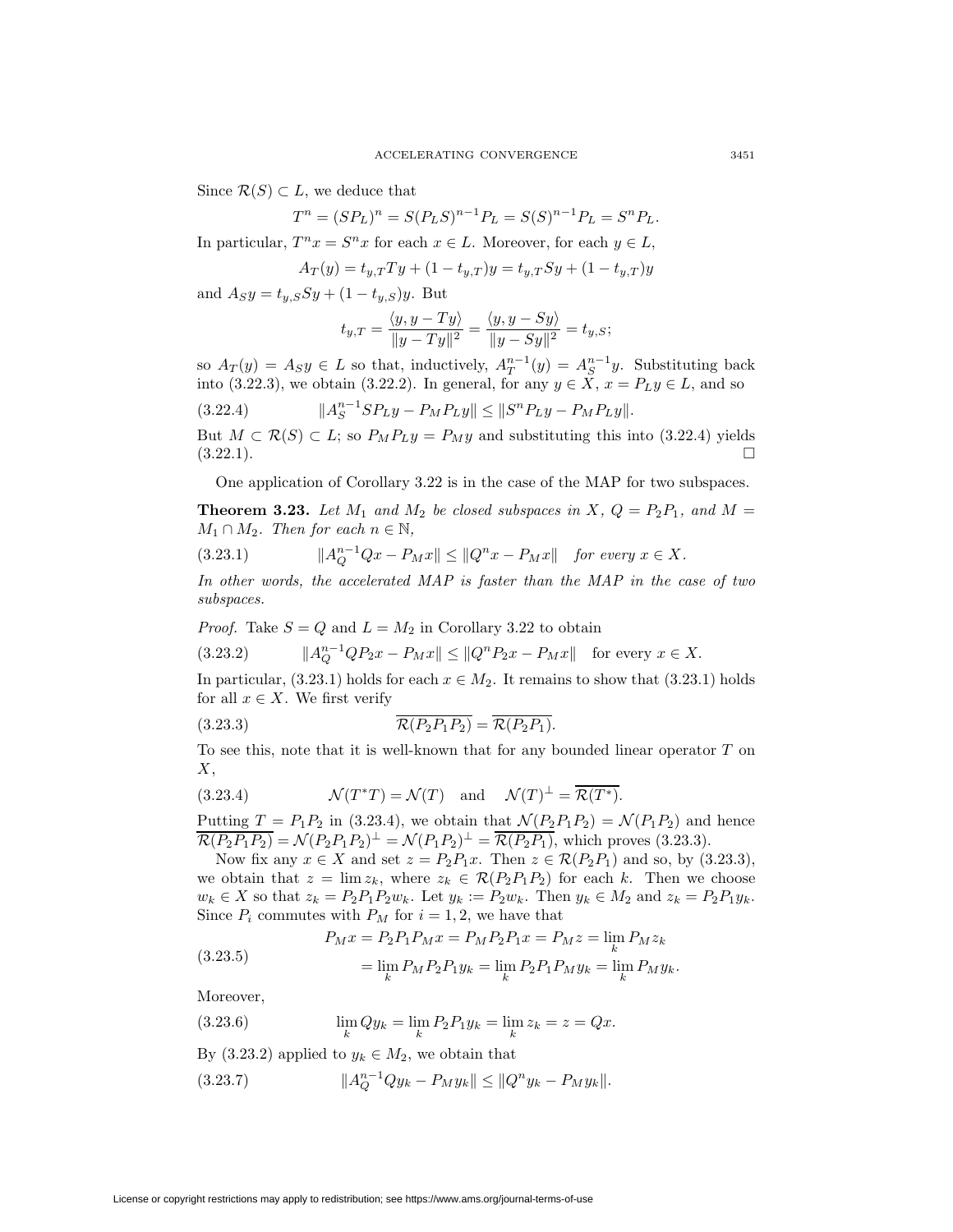Letting  $k \to \infty$  in (3.23.7), and using (3.23.5), (3.23.6), and the continuity of  $A_Q$ (Lemma  $3.8(5)$ ), we obtain  $(3.23.1)$ .

The following is an example showing that the accelerated MAP may be slower than the MAP when there are more than two subspaces!

**Example 3.24.** Let  $X = \ell_2$  and let  $e_i$   $(i = 1, 2, ...)$  denote the canonical unit vectors in X:  $e_i(j) = \delta_{ij}$  for all i, j. Define five 2-dimensional subspaces as follows:

 $M_1 = \text{span} \{e_2, e_3\}, \quad M_2 = \text{span} \{e_2 + e_4, e_3 + e_5\}, \quad M_3 = \text{span} \{e_4, e_5\},$ 

 $M_4 = \text{span}\{e_1 + e_4, e_2 + e_5\}, \text{ and } M_5 = \text{span}\{e_1, e_2\}.$ 

Let  $P_i = P_{M_i}$  for  $i = 1, 2, \ldots, 5$  and  $T := P_5P_4P_3P_2P_1$ . It is easy to verify that  $Tx = \frac{1}{4}x(2)e_1 + \frac{1}{4}x(3)e_2$  for each  $x \in \ell_2$ .

Also,  $||T|| = \frac{1}{4}$  and  $M := \text{Fix } T = \{0\}$ . Set  $x_0 := 4e_3$ . Then  $Tx_0 = e_2$ ,  $T^2x_0 = \frac{1}{4}e_1$ , and  $T^n x_0 = 0$  for all  $n \geq 3$ .

Let  $z_0 := Tx_0 = e_2$  and define  $z_n := A_T(z_{n-1}) = A_T^n(z_0)$  for  $n \ge 1$ . Since the range of T is span  $\{e_1, e_2\}$  and  $A_T(x)$  is an affine combination of Tx and x, it follows that

(3.24.1) 
$$
z_n = \alpha_n e_1 + \beta_n e_2 \quad (n = 0, 1, ...)
$$

for some scalars  $\alpha_n, \beta_n$ . We will prove that  $z_n \neq 0$  for every n.

Having done this, we would then obtain for every  $n \geq 3$  that

 $||A_T^{n-1}(Tx_0) - P_M x_0|| = ||A_T^{n-1}(Tx_0)|| = ||z_{n-1}|| > 0 = ||T^n x_0|| = ||T^n x_0 - P_M x_0||$ which shows that the accelerated MAP is *slower* than the MAP beginning with the third iterate. (It should be noted, however, that the second iterate for the accel-

erated method has a strictly smaller norm than the corresponding unaccelerated term:  $||A_T(T x_0)|| = 1/\sqrt{17} < 1/4 = ||T^2 x_0||.$ 

It remains to show that  $z_n \neq 0$  for each n, and this will be done through a series of claims.

*Claim* 1. 
$$
Tz_n = \frac{1}{4}\beta_n e_1
$$
  $(n = 0, 1, ...).$ 

This follows from

$$
Tz_n = T(\alpha_n e_1 + \beta_n e_2) = \alpha_n Te_1 + \beta_n Te_2 = \frac{1}{4}\beta_n e_1.
$$

Next we prove

*Claim 2.*  $z_{n+1} = 0$  *if and only if*  $\beta_n = 0$ .

For suppose  $z_{n+1} = 0$ . Then

$$
0 = A_T(z_n) = t_n T z_n + (1 - t_n) z_n, \text{ where } t_n = t_{z_n}
$$
  
=  $\frac{1}{4} \beta_n t_n e_1 + (1 - t_n) (\alpha_n e_1 + \beta_n e_2)$   
=  $\left[\frac{1}{4} \beta_n t_n + (1 - t_n) \alpha_n\right] e_1 + (1 - t_n) \beta_n e_2.$ 

It follows that

$$
\frac{1}{4}\beta_n t_n + (1 - t_n)\alpha_n = 0
$$
 and  $(1 - t_n)\beta_n = 0$ .

No matter what the value of  $t_n$  is, the two equations above imply  $\beta_n = 0$ .

Conversely, if  $\beta_n = 0$ , then  $z_n = \alpha_n e_1$  implies that  $Tz_n = 0$  and hence  $A_T(z_n) =$ 0 (since  $||A_T(z_n)|| \leq ||T z_n||$  by (3.7.5)). Thus,  $z_{n+1} = A_T(z_n) = 0$ .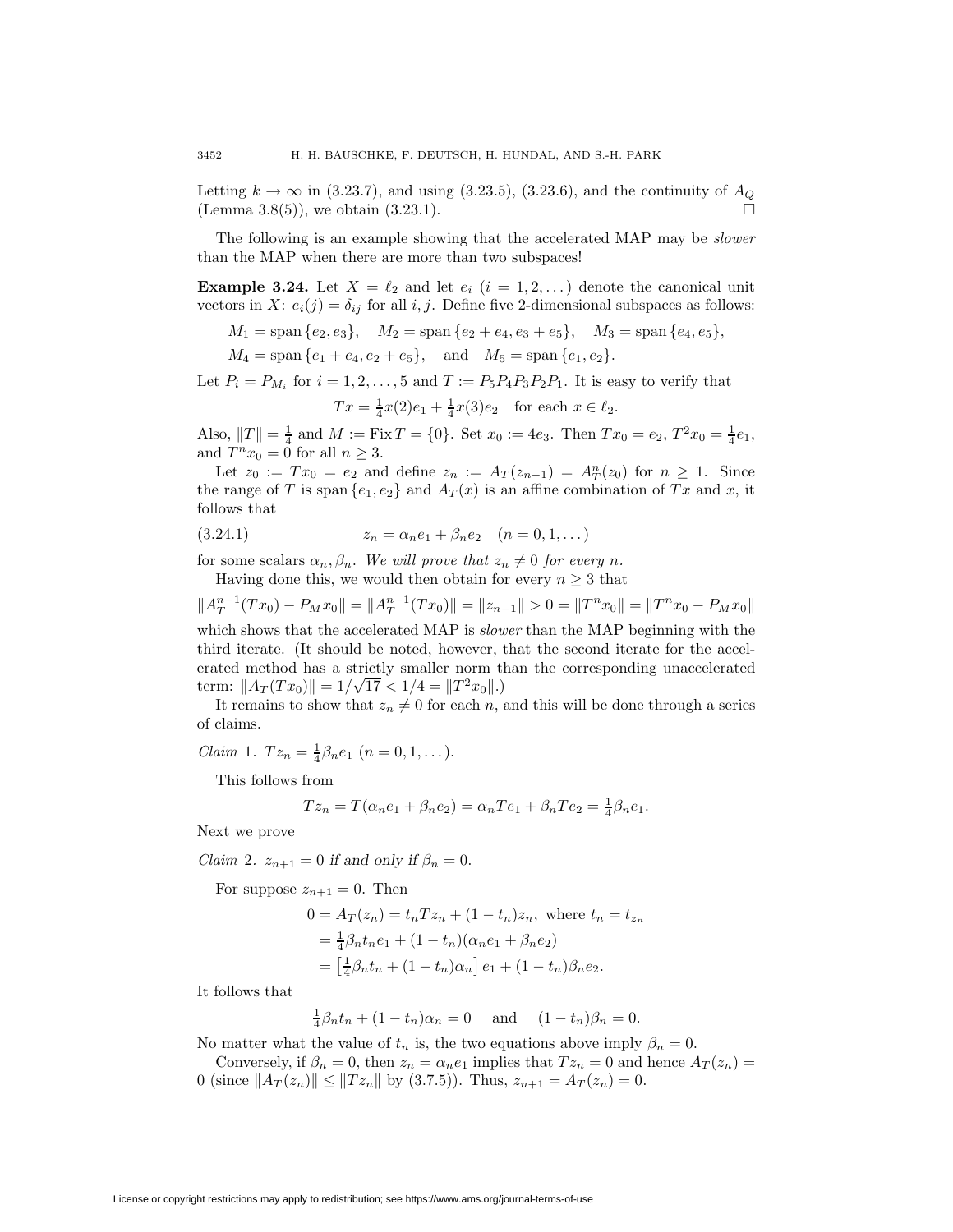.

*Claim* 3. For  $n = 0, 1, 2, ...$ ,

(3.24.2) 
$$
\beta_{n+1}\beta_n = \alpha_{n+1}\left(\frac{1}{4}\beta_n - \alpha_n\right)
$$

In particular, if  $\beta_n \neq 0$ , then

(3.24.3) 
$$
\beta_{n+1} = \alpha_{n+1} \left( \frac{1}{4} - \frac{\alpha_n}{\beta_n} \right).
$$

To verify this, note that by Lemma 3.3(2), we obtain that

$$
\langle z_{n+1}, z_n - T z_n \rangle = \langle A_T(z_n), z_n - T z_n \rangle = 0.
$$

Using the representation of  $z_n$  in (3.24.1), we expand the above equation and deduce that  $\alpha_{n+1}(\alpha_n - \frac{1}{4}\beta_n) + \beta_{n+1}\beta_n = 0$ , which is just (3.24.2).

If the result that  $z_n \neq 0$  for each n were false, we let  $n_0$  denote the *smallest* integer such that  $z_{n_0+1} = 0$ . Now  $\beta_0 = 1$  and one can readily compute that

$$
z_1 = A_T(z_0) = A_T(e_2) = t_{e_2}Te_2 + (1 - t_{e_2})e_2 = \frac{1}{4}t_{e_2}e_1 + (1 - t_{e_2})e_2,
$$

where

$$
t_{e_2} = \frac{\langle e_2, e_2 - Te_2 \rangle}{\|e_2 - Te_2\|^2} = \frac{1}{\|e_2 - \frac{1}{4}e_1\|^2} = \frac{16}{17}.
$$

Hence,  $z_1 = \frac{4}{17}e_1 + \frac{1}{17}e_2$  and so  $\alpha_1 = \frac{4}{17}$  and  $\beta_1 = \frac{1}{17}$ . Thus  $\beta_0 \neq 0$  and  $\beta_1 \neq 0$ . By Claim 2,  $\beta_{n_0}$  = 0; so  $n_0 \geq 2$ , and  $\beta_n$   $\neq 0$  for every  $n \leq n_0 - 1$ . Further, by Claim 3, we deduce

(3.24.4) 
$$
\beta_{n+1} = \alpha_{n+1}(\frac{1}{4} - \mu_n) \text{ for } n = 0, 1, ..., n_0 - 1,
$$

where  $\mu_n := \alpha_n/\beta_n$ .

From (3.24.4), we deduce that  $\alpha_{n+1} \neq 0$  whenever  $\beta_{n+1} \neq 0$  and  $0 \leq n \leq n_0 - 1$ . Since  $\beta_{k+1} \neq 0$  for  $0 \leq k \leq n_0 - 2$ , it follows that  $\alpha_{k+1} \neq 0$  for  $0 \leq k \leq n_0 - 2$ . In other words,

$$
(3.24.5) \qquad \alpha_n \neq 0 \quad \text{and} \quad \beta_n \neq 0 \quad \text{for} \quad 1 \leq n \leq n_0 - 1.
$$

Using (3.24.4), we obtain that

(3.24.6) 
$$
0 \neq \frac{\beta_{n+1}}{\alpha_{n+1}} = \frac{1}{4} - \mu_n \text{ for } 0 \leq n \leq n_0 - 2.
$$

Next consider the following subset of the rational numbers:

$$
\mathbb{Q}^*:=\{\frac{p}{q}\mid p,q\in\mathbb{Z},\ p\text{ even, }q\text{ odd}\}.
$$

In particular,  $0 \in \mathbb{Q}^*$  but  $\frac{1}{4} \notin \mathbb{Q}^*$ .

*Claim* 4. The function  $f(x) = (\frac{1}{4} - x)^{-1}$  maps  $\mathbb{Q}^*$  into  $\mathbb{Q}^*$ .

First, note that f is well-defined since  $\frac{1}{4} \notin \mathbb{Q}^*$ . Next, let  $x \in \mathbb{Q}^*$ . Then  $x = \frac{p}{q}$ for some even  $p$  and odd  $q$ . Hence,

$$
f(x) = \frac{1}{\frac{1}{4} - \frac{p}{q}} = \frac{4q}{q - 4p}.
$$

Since  $4q$  is even and  $q - 4p$  is odd, it follows that  $f(x) \in \mathbb{Q}^*$ .

*Claim* 5.  $\mu_n \in \mathbb{Q}^*$  for  $0 \le n \le n_0 - 1$ . In particular,  $\mu_n \ne \frac{1}{4}$  for  $0 \le n \le n_0 - 1$ .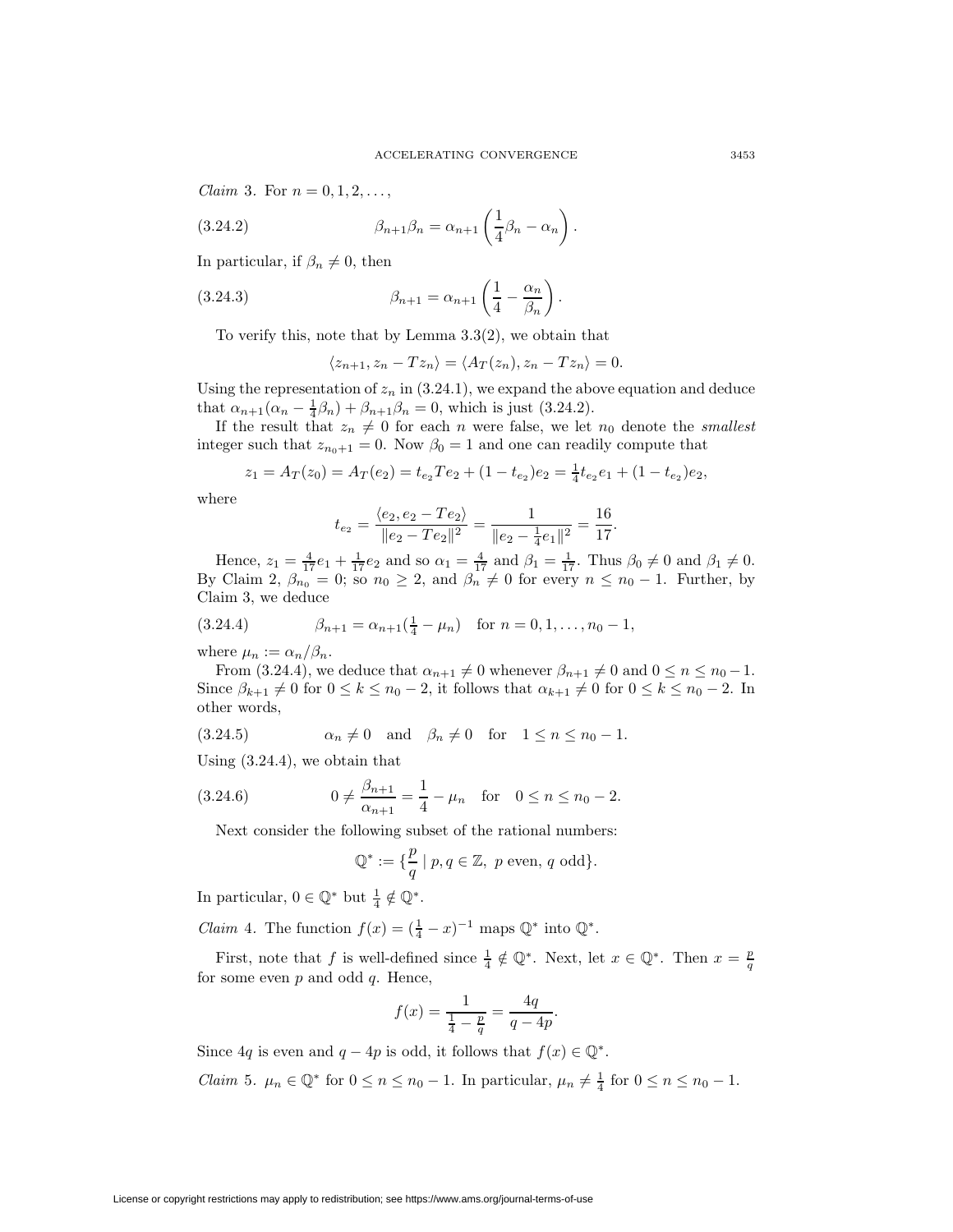To verify this, first note that  $\mu_0 = \frac{\alpha_0}{\beta_0} = 0 \in \mathbb{Q}^*$ . By (3.24.6), it follows that

$$
(3.24.7) \qquad \mu_{n+1} := \frac{\alpha_{n+1}}{\beta_{n+1}} = \frac{1}{\frac{1}{4} - \mu_n} \quad (n = 0, 1, \dots, n_0 - 2).
$$

Using (3.24.7), Claim 4, and induction, it follows that  $\mu_{n+1} \in \mathbb{Q}^*$  for  $n =$  $0, 1, \ldots, n_0 - 2$ . This proves Claim 5.

Finally,  $\mu_{n_0-1} \neq \frac{1}{4}$  from Claim 5. Since  $\beta_{n_0} = 0$ , (3.24.4) implies that  $\alpha_{n_0} = 0$ . But then  $z_{n_0} = \alpha_{n_0} e_1 + \beta_{n_0} e_2 = 0$ , which contradicts the choice of  $n_0$ . This proves that the accelerated MAP is slower than the MAP for this example. However, both the MAP and the accelerated MAP do converge! This raises an interesting question that we pose now.

**Open Problem.** Let T be a nonexpansive mapping on X which is asymptotically regular, and let  $M = Fix T$ . Then, by Corollary 2.3, the algorithm converges:

(3.24.8) 
$$
\lim_{n \to \infty} ||T^n x - P_M x|| = 0 \text{ for each } x \in X.
$$

Is it true that the accelerated algorithm for T also converges? That is, does the following hold:

(3.24.9) 
$$
\lim_{n \to \infty} ||A_T^n(Tx) - P_Mx|| = 0 \text{ for each } x \in X?
$$

We have seen that the answer is *affirmative* in several special cases. For example, when any one of the following conditions are satisfied, then  $(3.24.9)$  holds.

- (1) T is selfadjoint and nonnegative (Theorem 3.20); in particular, if  $T =$  $(P_{M_k} P_{M_{k-1}} \cdots P_{M_1})^*(P_{M_k} P_{M_{k-1}} \cdots P_{M_1})$  (Corollary 3.21).
- (2)  $T = P_{M_2} P_{M_1}$  is the product of two orthogonal projections (Theorem 3.23).
- (3)  $c(T)$  < 1 (Theorem 3.16); in particular, if  $T = P_{M_k} P_{M_{k-1}} \cdots P_{M_1}$  and  $M_1^{\perp} + M_2^{\perp} + \cdots + M_k^{\perp}$  is closed, then  $c(T) < 1$  (see [\[2\]](#page-27-0)).

In particular, does (3.24.9) hold if T is the product of  $k \geq 3$  orthogonal projections? In this case, we can show that

(3.24.10) 
$$
A_T^n(Tx) \to P_M x \text{ weakly for each } x \in X.
$$

But we are not sure whether the convergence must be in norm.

To prepare for the last main result, we begin with a useful lemma.

**Lemma 3.25.** Define the function

$$
E(\alpha, \beta) := \frac{\beta - \alpha}{2 - \alpha - \beta} \quad \text{for all } \alpha, \beta \in \mathbb{R} \text{ with } \alpha + \beta \neq 2.
$$

(1) Then E is a continuously differentiable function on its domain such that

(a) 
$$
\frac{\partial E(\alpha, \beta)}{\partial \alpha} = \frac{2(\beta - 1)}{(2 - \alpha - \beta)^2}, \text{ and}
$$
  
(b) 
$$
\frac{\partial E(\alpha, \beta)}{\partial \beta} = \frac{2(1 - \alpha)}{(2 - \alpha - \beta)^2}.
$$

In particular, if  $c \leq 1$ , then  $E(\alpha, c)$  (respectively,  $E(c, \beta)$ ) is a decreasing (respectively, increasing) function of  $\alpha$  (respectively,  $\beta$ ) in each of the two components of its domain.

(2) (a)  $|E(\alpha, \beta)| < 1$  if and only if  $(1 - \alpha)(1 - \beta) > 0$ . (b)  $|E(\alpha, \beta)| = 1$  if and only if  $(1 - \alpha)(1 - \beta) = 0$ . (c)  $|E(\alpha, \beta)| > 1$  if and only if  $(1 - \alpha)(1 - \beta) < 0$ .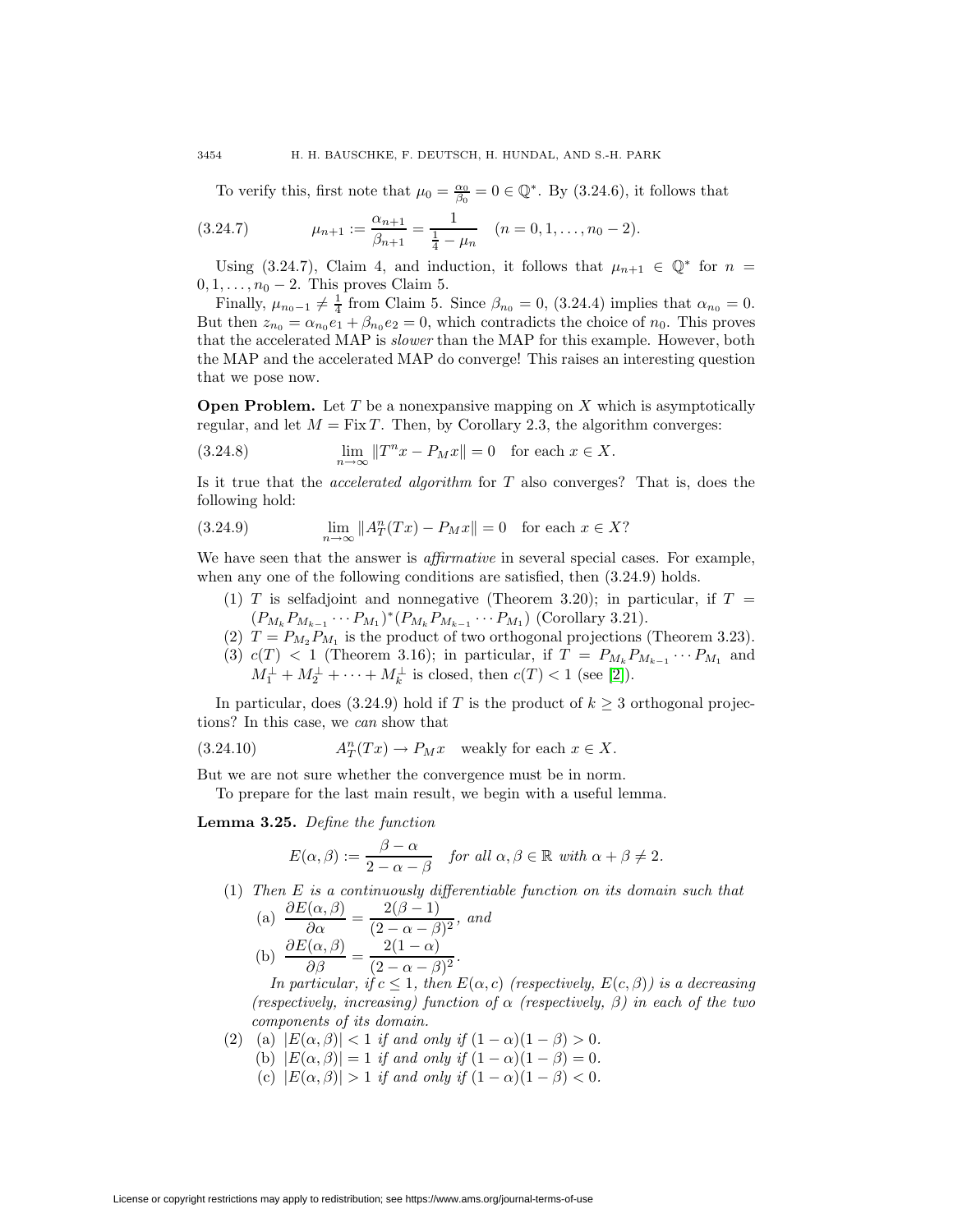Proof. The verification of (1) is easy.

(2) Write

$$
E(\alpha, \beta) = \frac{\beta - \alpha}{2 - \alpha - \beta} = \frac{(1 - \alpha) - (1 - \beta)}{(1 - \alpha) + (1 - \beta)} = \frac{r_1 - r_2}{r_1 + r_2},
$$

where  $r_1 = 1 - \alpha$ , and  $r_2 = 1 - \beta$ . Clearly,  $|E(\alpha, \beta)| < 1$  if and only if  $\left|\frac{r_1 - r_2}{r_1 + r_2}\right| < 1$ if and only if  $|r_1 - r_2| < |r_1 + r_2|$  if and only if  $r_1 r_2 > 0$ . This proves (a). Also,  $|E(\alpha, \beta)| = 1$  if and only if  $r_1r_2 = 0$ , which proves (b). Finally,  $|E(\alpha, \beta)| > 1$  if and only if  $\left|\frac{r_1-r_2}{r_1+r_2}\right| > 1$  if and only if  $r_1r_2 < 0$ , which proves (c).

**Lemma 3.26.** Let T be selfadjoint,

(3.26.1) 
$$
c_1 := \inf \{ \langle Tx, x \rangle \mid x \in M^{\perp}, \ \|x\| = 1 \},
$$

and

$$
(3.26.2) \t\t c_2 := \sup\{\langle Tx, x\rangle \mid x \in M^{\perp}, \ \|x\| = 1\},\
$$

where both  $c_1$  and  $c_2$  are defined to be 0 if  $M^{\perp} = \{0\}$ , i.e., if  $M = X$ . Then

(3.26.3) 
$$
\max\{c_2, -c_1\} = c(T) := ||TP_{M^{\perp}}||.
$$

Moreover, if  $T$  is also nonnegative, then

$$
(3.26.4) \t\t c_2 = c(T).
$$

Proof. First note that

$$
-c_1 = -\inf \{ \langle Tx, x \rangle \mid x \in M^{\perp}, \ \|x\| = 1 \} = \sup \{ -\langle Tx, x \rangle \mid x \in M^{\perp}, \ \|x\| = 1 \}.
$$

Hence,

$$
\max\{c_2, -c_1\} = \sup\{|\langle Tx, x \rangle| \mid x \in M^{\perp}, \|x\| = 1\}
$$
  
\n
$$
= \sup\{|\langle TP_{M^{\perp}}x, P_{M^{\perp}}x \rangle| \mid x \in X, \|x\| = 1\}
$$
  
\n
$$
= \sup\{|\langle P_{M^{\perp}}TP_{M^{\perp}}x, x \rangle| \mid x \in X, \|x\| = 1\}
$$
  
\n
$$
= \sup\{|\langle TP_{M^{\perp}}x, x \rangle| \mid x \in X, \|x\| = 1\}
$$
  
\n
$$
(\text{using Lemma 3.12 and the idempotency of } P_{M^{\perp}})
$$
  
\n
$$
= \|TP_{M^{\perp}}\|
$$
  
\n
$$
(\text{since } TP_{M^{\perp}} \text{ is selfadjoint and using [3, Proposition 2.13, p. 34]})
$$
  
\n
$$
= c(T),
$$

which proves (3.26.3). Finally, if T is also nonnegative, then  $0 \leq c_1 \leq c_2$  and so  $\max\{c_2, -c_1\} = c_2$ . Thus (3.26.4) follows from (3.26.3).

**Lemma 3.27.** Let T be selfadjoint and nonexpansive, and let  $c_1$  and  $c_2$  be defined as in (3.26.1) and (3.26.2). Then

$$
(3.27.1) \t\t ||A_T(y)|| \le \left(\frac{c_2 - c_1}{2 - c_1 - c_2}\right) ||y|| \text{ for every } y \in M^{\perp}.
$$

In particular,

$$
(3.27.2) \t ||A_T^n(y)|| \le \left(\frac{c_2 - c_1}{2 - c_1 - c_2}\right)^n ||y|| \text{ for every } y \in M^\perp, \ n \in \mathbb{N}.
$$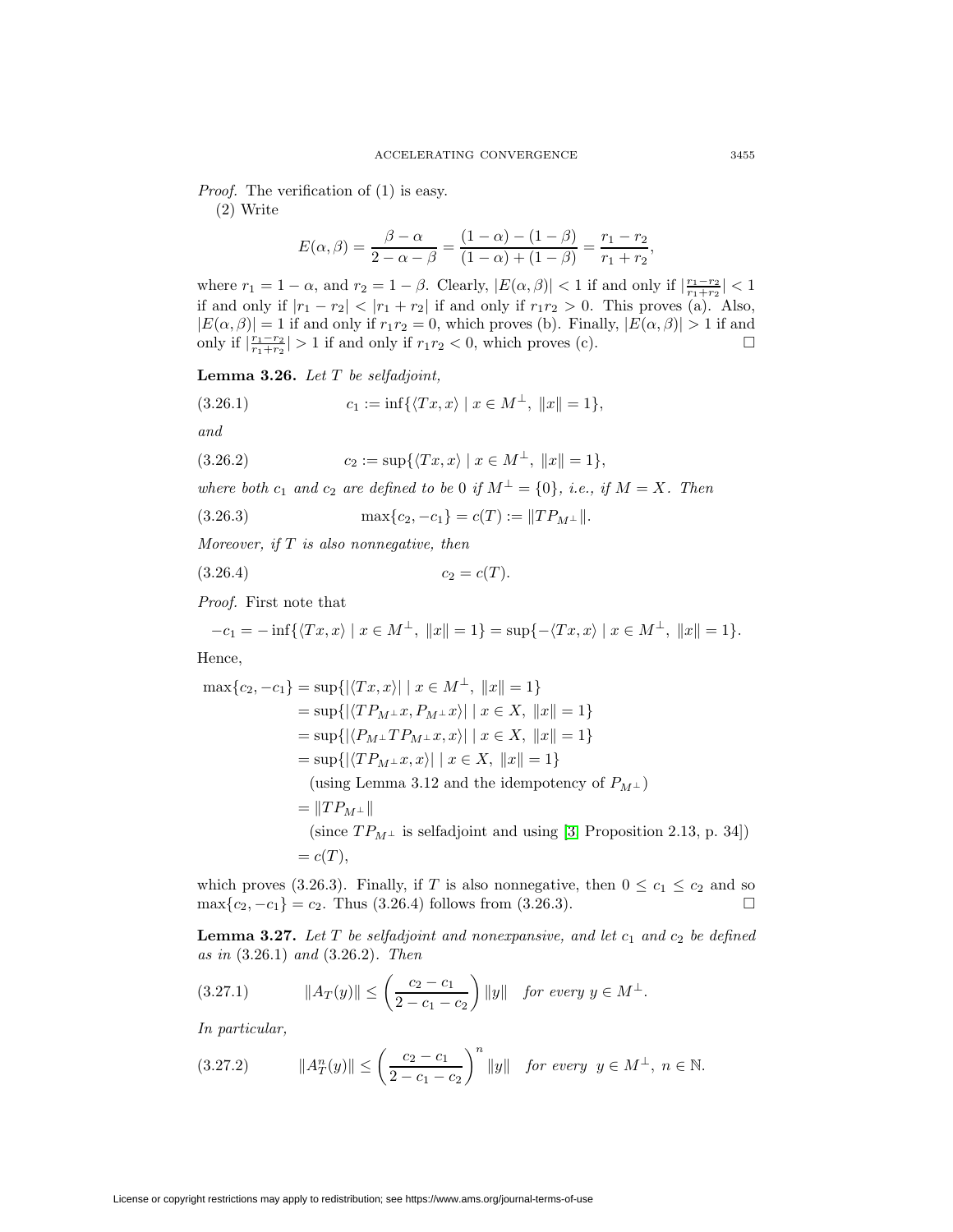The inequality  $(3.27.2)$  follows from  $(3.27.1)$  by induction, using the fact that  $A_T(y) \in M^{\perp}$  whenever  $y \in M^{\perp}$  (Lemma 3.3(4)). Our proof of (3.27.1), just like that of Theorem 3.20, uses the spectral theorem. Before proving this lemma, let us state a few consequences of it.

**Theorem 3.28.** Let  $T$  be selfadjoint and nonexpansive, and let  $c_1$  and  $c_2$  be defined as in (3.26.1) and (3.26.2). Then

$$
(3.28.1) \t\t ||A_T^{n-1}(Tx) - P_Mx|| \le \left(\frac{c_2 - c_1}{2 - c_1 - c_2}\right)^{n-1} c(T) ||x - P_Mx||
$$

for every  $x \in X$  and  $n \in \mathbb{N}$ .

*Proof.* Let  $x \in X$  and set  $y = Tx - P_Mx$ . Then  $y \in M^{\perp}$  by Lemma 3.3(6). Substitute this y into  $(3.27.2)$  (and replace n by  $n-1$ ) to obtain

$$
||A_T^{n-1}(Tx - P_Mx)|| \le \left(\frac{c_2 - c_1}{2 - c_1 - c_2}\right)^{n-1} ||Tx - P_Mx||.
$$

But  $A_T^{n-1}(Tx - P_Mx) = A_T^{n-1}(Tx) - P_Mx$  by Lemma 3.8(3) and

$$
||Tx - P_Mx|| = ||T(x - P_Mx)|| \le c_1(T)||x - P_Mx|| \text{ by (3.14.1)}.
$$

This proves  $(3.28.1)$ .

**Theorem 3.29.** Let T be selfadjoint, nonnegative, and nonexpansive. Then

$$
(3.29.1) \|A_T^{n-1}(Tx) - P_Mx\| \le \frac{c(T)^n}{[2 - c(T)]^{n-1}} \|x - P_Mx\| \quad \text{for every } x \in X, \ n \in \mathbb{N}.
$$

*Proof.* Since T is nonnegative,  $c_1 \geq 0$  and  $c(T) = c_2$  by Lemma 3.26. Since T is nonexpansive,  $c_2 \leq 1$ . Thus

$$
0 \le c_1 \le c_2 = c(T) \le 1.
$$

Then, using Theorem 3.28, we obtain that for every  $x \in X$ ,

$$
||A_T^{n-1}(Tx) - P_Mx|| \le \left(\frac{c_2 - c_1}{2 - c_1 - c_2}\right)^{n-1} c(T)||x - P_Mx||
$$
  

$$
= \left(\frac{c(T) - c_1}{2 - c_1 - c(T)}\right)^{n-1} c(T)||x - P_Mx||.
$$

Now  $\frac{c(T) - c_1}{2 - c_1 - c(T)} = E(c_1, c(T))$ ,  $c_1$  and 0 are in the same component of the domain of  $E(\cdot, c(T))$ , and  $E(\cdot, c(T))$  is a decreasing function by Lemma 3.25. This implies that

$$
\frac{c(T) - c_1}{2 - c_1 - c(T)} = E(c_1, c(T)) \le E(0, c(T)) = \frac{c(T)}{2 - c(T)}.
$$

This together with  $(3.29.2)$  yields  $(3.29.1)$ .

Remarks. Comparing (3.29.1) with (3.16.2), we see that for each selfadjoint, nonnegative, and nonexpansive operator  $T$ , it follows that

(3.16.2) 
$$
||A_T^{n-1}(Tx) - P_Mx|| \le \left[\prod_1^{n-1} f(x_i)\right] c(T)^n ||x - P_Mx||
$$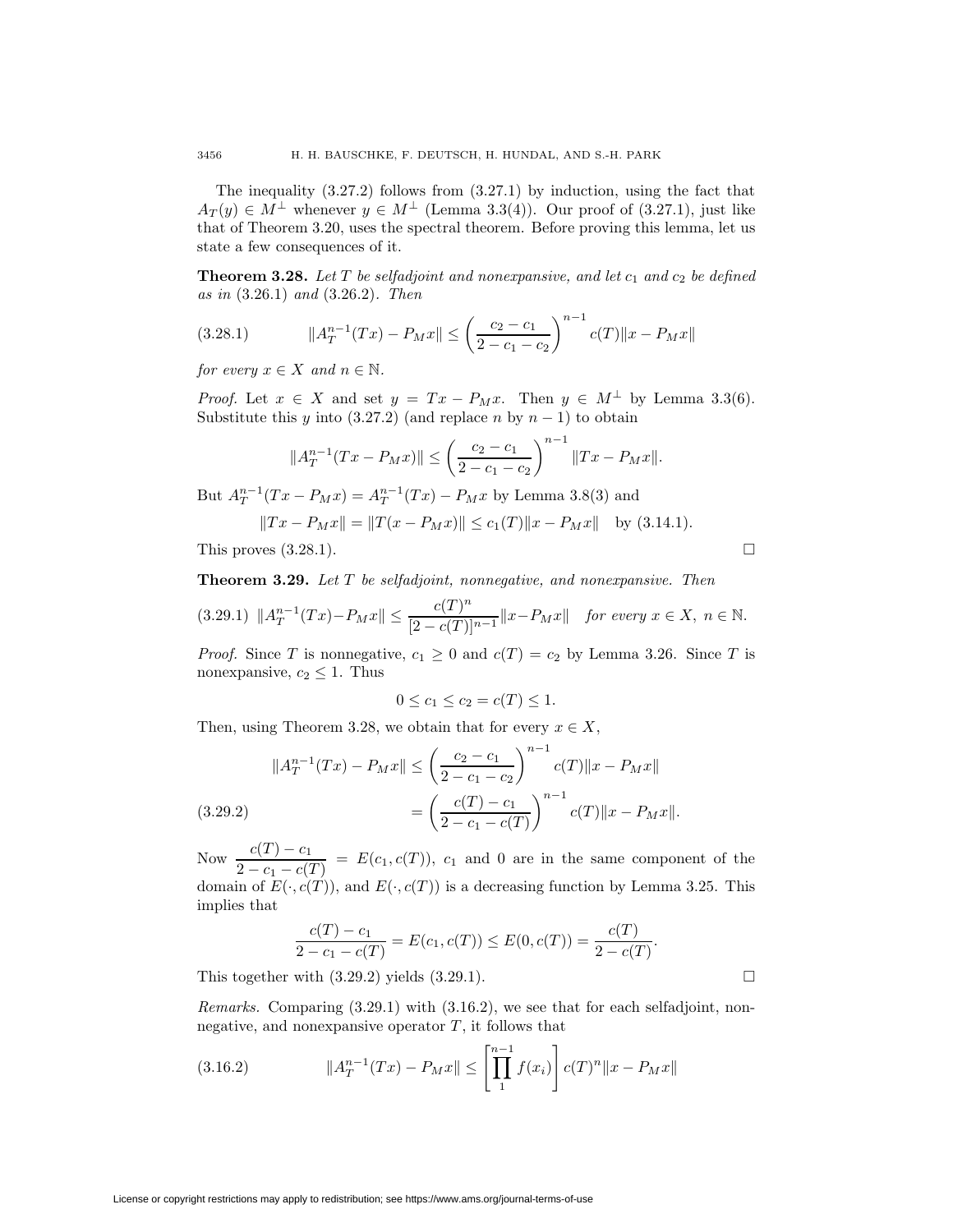and

(3.29.1) 
$$
||A_T^{n-1}(Tx) - P_Mx|| \le \frac{c(T)^n}{[2 - c(T)]^{n-1}} ||x - P_Mx||.
$$

Thus it is natural to ask whether one of these bounds is always better than the other. In other words, do either one of the following two inequalities always hold:

(a) 
$$
\prod_{1}^{n-1} f(x_i) \le \frac{1}{[2 - c(T)]^{n-1}} \text{ for all } n \ge 2,
$$

or

(b) 
$$
\frac{1}{[2 - c(T)]^{n-1}} \le \prod_{1}^{n-1} f(x_i) \text{ for all } n \ge 2?
$$

We now show that *neither* of these two inequalities always holds. To see that inequality (b) does not always hold, consider the example when  $X = \ell_2(2)$  is the Euclidean plane,  $M_1$  (resp.,  $M_2$ ) is the horizontal (resp., vertical) axis, and  $T = P_{M_1} P_{M_2} P_{M_1}$ . Then  $T = 0$ ,  $M = \text{Fix } T = \{0\}$ ,  $c(T) = ||TP_{M\perp}|| = 0$ ,  $f(x) = 0$ for all  $x \in \ell_2(2)$ , and  $\frac{1}{2 - c(T)} = \frac{1}{2}$ . Hence

$$
\prod_{1}^{n} f(x_i) < \frac{1}{[2 - c(T)]^n} \quad \text{for every } n \ge 1.
$$

To see that (a) does not always hold, let  $X = \ell_2(2)$  denote the Euclidean plane and define T on X by  $T(\alpha e_1 + \beta e_2) = \frac{99}{100} \alpha e_1 + \frac{19}{100} \beta e_2$ . Then T is a nonnegative selfadjoint linear operator on X,  $M = \text{Fix } T = \{0\}$ , and  $c(T) = ||T|| = \frac{99}{100}$ . Letting  $x_0 := \frac{10}{11}e_1 + \frac{10}{19}e_2$ , we can easily deduce that  $x_1 := Tx_0 = \frac{9}{10}e_1 + \frac{1}{10}e_2$ ,  $Tx_1 = \frac{891}{1000}e_1 + \frac{19}{1000}e_2$ ,  $t_{x_1} = \frac{\langle x_1, x_1 - Tx_1 \rangle}{\|x_1 - Tx_1\|^2} = \frac{100}{41}$ , and  $A_T(x_1) = t_{x_1}Tx_1 + (1 - t_{x_1})x_1 =$  $\frac{36}{41}e_1 - \frac{4}{41}e_2$ . Hence,  $f(x_1) = \frac{||A_T(x_1)||}{||Tx_1||} = \frac{1000}{41}(\frac{656}{397121})^{\frac{1}{2}} = 0.9913034925 \cdots$  and  $\frac{1}{2-c(T)} = \frac{100}{101} = 0.9900990099 \cdots$  implies that

$$
\frac{1}{2-c(T)} < f(x_1);
$$

so (a) fails for  $n = 2$ .

*Proof of Lemma* 3.27. We should first note that  $c_1 + c_2 < 2$ , and hence the expressions on the right side of both (3.27.1) and (3.27.2) are well-defined. For otherwise,  $c_1 = c_2 = 1$  and  $\langle x, Tx \rangle = 1$  for all  $x \in M^{\perp}$  with  $||x|| = 1$ . By the condition of equality in the Schwarz inequality, this implies that  $x = Tx$  for all  $x \in M^{\perp}$ . That is,  $M^{\perp} \subset M$  and so  $M^{\perp} = \{0\}$ . But this implies that  $c_1 = c_2 = 0$ , a contradiction. It follows also that  $E(c_1, c_2) \geq 0$ .

In the notation of Lemma 3.25, we must show that

$$
(3.27.2) \t\t\t ||A_T(y)|| \le E(c_1, c_2) ||y|| \tfor every y \in M^{\perp}.
$$

If  $M^{\perp} = \{0\}$ , then (3.27.2) is obvious; both sides are in fact 0. Thus we can assume  $M^{\perp} \neq \{0\}$ . Fix any  $y \in M^{\perp} \setminus \{0\}$ . By scaling and Lemma 3.8(4), we may assume  $||y|| = 1.$  Let

$$
N := \operatorname{span}\{y, Ty\}.
$$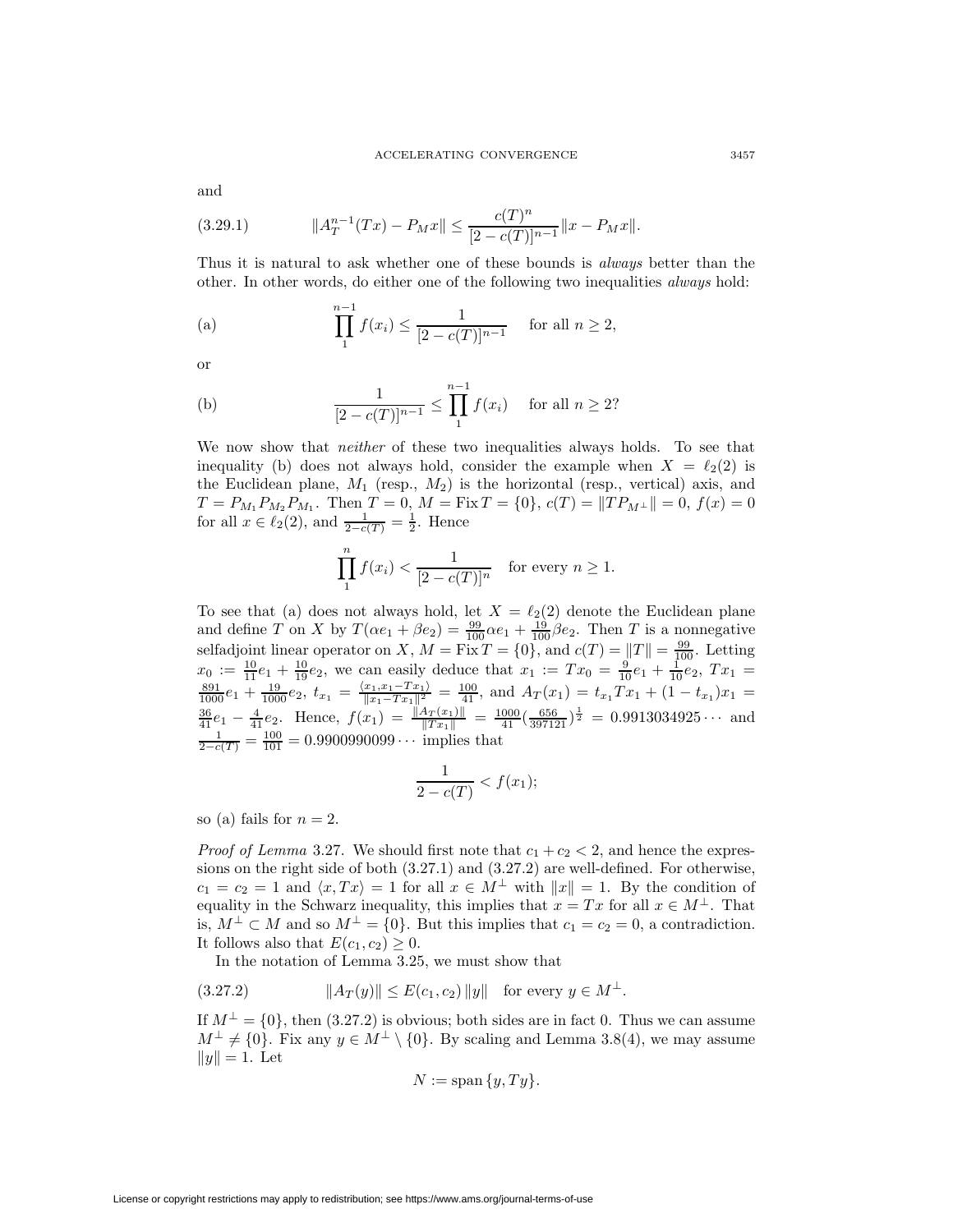Then  $N \subset M^{\perp}$  by Lemma 3.3(4) and  $1 \leq \dim N \leq 2$ . If  $\dim N = 1$ , then  $Ty = \alpha y$ for some scalar  $\alpha \neq 1$  and thus

$$
0 \in \text{span}\{y\} = \text{span}\{y, Ty\} = \text{aff}\{y, Ty\}
$$

implies  $A_T(y) = 0$  since  $A_T(y)$  is the point in aff $\{y, Ty\}$  having minimal norm by Theorem 3.7. Hence,  $(3.27.2)$  holds and we may therefore assume that dim  $N = 2$ . In particular,  $Ty \notin \text{span } \{y\}.$ 

Define the operator  $S := P_N T P_N$ . Then S is a compact selfadjoint (nonexpansive) operator with  $\mathcal{R}(S) \subset N$ , and thus  $n := \dim \mathcal{R}(S) \leq 2$ . But both y and Ty are in  $N$ ; so

$$
Sy = P_N T P_N y = P_N T y = T y
$$

implies that  $Ty \in \mathcal{R}(S)$  and hence  $1 \leq n \leq 2$ . By the spectral theorem [\[3,](#page-27-1) Corollary 5.4, p. 47], there exist an orthornormal basis  $\{e_i\}_1^n$  of  $\mathcal{N}(S)^{\perp}(=\mathcal{R}(S))$  and scalars  $\{\lambda_i\}_1^n$  such that

(3.27.3) 
$$
Sx = \sum_{1}^{n} \lambda_i \langle x, e_i \rangle e_i \text{ for every } x \in X.
$$

In particular,

(3.27.4) 
$$
Se_j = \lambda_j e_j \quad (j = 1, ..., n);
$$

so each  $e_j$  is an eigenvector of S with eigenvalue  $\lambda_j$ . Also,

(3.27.5) 
$$
\lambda_j = \langle \lambda_j e_j, e_j \rangle = \langle Se_j, e_j \rangle = \langle P_N T P_N e_j, e_j \rangle
$$

$$
= \langle T P_N e_j, P_N e_j \rangle = \langle T e_j, e_j \rangle
$$

since each 
$$
e_j \in \mathcal{R}(S) \subset N
$$
. Since  $N \subset M^{\perp}$ , this proves that

$$
(3.27.6) \t\t c_1 \leq \lambda_j \leq c_2 \t (j = 1, ..., n).
$$

We consider two cases.

*Case* 1.  $n = 1$ .

Then since

$$
N = \mathcal{R}(S) \oplus [\mathcal{R}(S)^{\perp} \cap N],
$$

 $\dim N = 2$ , and  $\dim \mathcal{R}(S) = 1$ , it follows that  $\dim [\mathcal{R}(S)^{\perp} \cap N] = 1$ . Hence we can choose  $e_2 \in \mathcal{R}(S)^{\perp} \cap N$  with  $||e_2|| = 1$  and define  $\lambda_2 = 0$ . Then  $\{e_1, e_2\}$  is a basis for N, and  $Se_2 = 0 = \lambda_2 e_2$ . If follows that  $(3.27.3)$ – $(3.27.6)$  hold with  $n = 2$ .

Case 2.  $n = 2$ .

Then  $\mathcal{R}(S) = N$  and  $(3.27.3)$ – $(3.27.6)$  holds with  $n = 2$ . Thus each case can be reduced to the case when  $n = 2$ . If  $E(c_1, c_2) \geq 1$ , then  $(3.27.2)$  is obvious since then

$$
||A_T(x)|| \le ||x|| \le E(c_1, c_2) ||x||
$$

for each  $x$ , where  $(3.7.5)$  was used for the first inequality. Thus, we may assume that  $0 \le E(c_1, c_2) < 1$ . By Lemma 3.25, this is equivalent to  $(1 - c_1)(1 - c_2) > 0$ . That is, either  $1 - c_1 > 0$  and  $1 - c_2 > 0$ , or  $1 - c_1 < 0$  and  $1 - c_2 < 0$ . But the latter inequality implies  $c_2 > 1$  which contradicts the nonexpansiveness of T. Thus, we must have  $1 - c_1 > 0$  and  $1 - c_2 > 0$ . That is,

$$
(3.27.7) \t -1 \le c_1 \le \lambda_j \le c_2 < 1 \t (j = 1, 2),
$$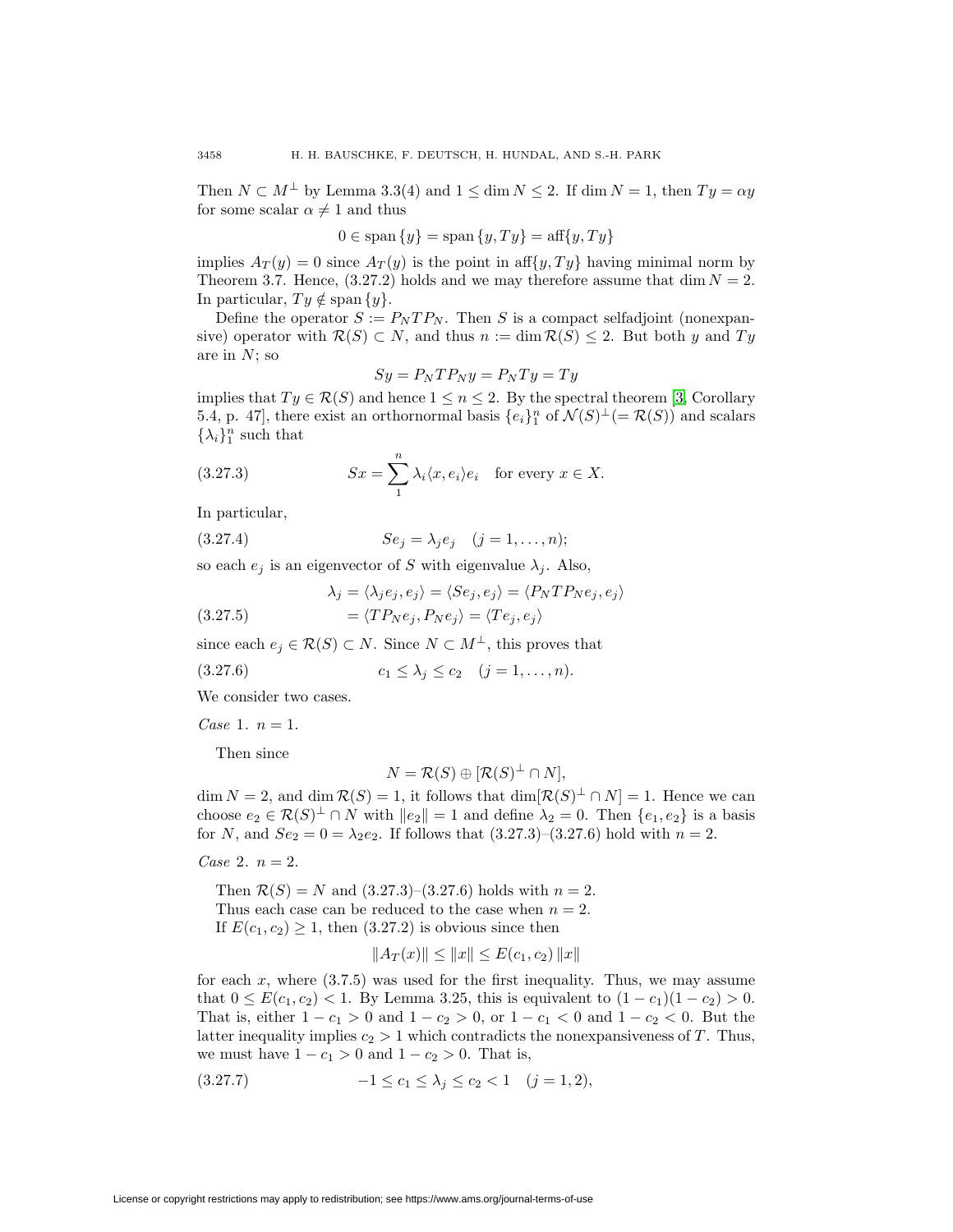where the lower bound  $c_1 \geq -1$  is also a consequence of the nonexpansiveness of T.

Moreover, since  $\{e_1, e_2\}$  is an orthonormal basis for N and since y and Ty are in N, we have  $y = \sum_{i=1}^{3} \alpha_i e_i$  and  $Ty = Sy = \sum_{i=1}^{3} \lambda_i \alpha_i e_i$ , where  $\alpha_i := \langle y, e_i \rangle$   $(i = 1, 2)$ . Then by (3.5.3) and using the fact that  $\alpha_1^2 + \alpha_2^2 = ||y||^2 = 1$ , we deduce that

$$
||A_T(y)||^2 = ||y||^2 - \frac{\langle y, y - Ty \rangle^2}{||y - Ty||^2}
$$
  
=  $1 - \frac{\langle \sum_{1}^{2} \alpha_i e_i, \sum_{1}^{2} \alpha_i e_i - \sum_{1}^{2} \lambda_i \alpha_i e_i \rangle^2}{||\sum_{1}^{2} \alpha_i e_i - \sum_{1}^{2} \lambda_i \alpha_i e_i||^2}$   
=  $1 - \frac{[\sum_{1}^{2} \alpha_i^2 (1 - \lambda_i)]^2}{\sum_{1}^{2} \alpha_i^2 (1 - \lambda_i)^2}.$ 

Putting the expression on the right over a common denominator, expanding, and simplifying, we obtain

(3.27.8) 
$$
||A_T(y)||^2 = \frac{\alpha_1^2 \alpha_2^2 (\lambda_2 - \lambda_1)^2}{\alpha_1^2 (1 - \lambda_1)^2 + \alpha_2^2 (1 - \lambda_2)^2}.
$$

If  $\lambda_1 = \lambda_2$ , then (3.27.8) implies that  $A_T(y) = 0$  and (3.27.2) is obvious. Thus we may assume that  $\lambda_1 \neq \lambda_2$ . In fact, by reindexing if necessary, we may assume that  $\lambda_1 < \lambda_2$ . Define  $h : [0,1] \to \mathbb{R}$  by

(3.27.9) 
$$
h(t) := \frac{t(1-t)(\lambda_2 - \lambda_1)^2}{t(1-\lambda_1)^2 + (1-t)(1-\lambda_2)^2}.
$$

Since  $\alpha_1^2 + \alpha_2^2 = 1$ , we see that (3.27.8) implies that

$$
(3.27.10) \t\t\t  $||A_T(y)||^2 \le \max\{h(t) | 0 \le t \le 1\}.$
$$

But  $h(0) = h(1) = 0$  and  $h(t) > 0$  for all  $0 < t < 1$ . Hence the maximum of h over [0, 1] occurs for some  $t \in (0,1)$  that satisfies  $h'(t) = 0$ . Differentiating h and expanding, we deduce that

$$
[ta2 + (1-t)b2]2h'(t) = (a - b)2 [t(b - a) – b] [t(a + b) – b],
$$

where  $0 < b := 1 - \lambda_2 < 1 - \lambda_1 =: a$ . Hence  $h'(t) = 0$  if and only if  $t = b/(b-a) < 0$ or  $t = b/(a + b) \in (0, 1)$ . Hence the maximum of h over [0, 1] is attained at  $t = b/(a + b)$ . Thus

$$
\max_{0 \le t \le 1} h(t) = h\left(\frac{b}{a+b}\right) = \left(\frac{a-b}{a+b}\right)^2 = \left(\frac{\lambda_2 - \lambda_1}{2 - \lambda_2 - \lambda_1}\right)^2 = E(\lambda_1, \lambda_2)^2.
$$

Combining this with (3.27.10), we obtain that  $||A_T (y)||^2 \leq E(\lambda_1, \lambda_2)^2$  or, equivalently,

(3.27.11) 
$$
||A_T(y)|| \le |E(\lambda_1, \lambda_2)| = E(\lambda_1, \lambda_2).
$$

By Lemma 3.25,  $E(\cdot, \lambda_2)$  is a decreasing function so that by (3.27.7), we get

$$
(3.27.12) \t\t\t E(\lambda_1, \lambda_2) \le E(c_1, \lambda_2).
$$

On the other hand, by Lemma 3.25,  $E(c_1, \cdot)$  is an increasing function. By (3.27.7), it follows that

$$
(3.27.13) \t E(c_1, \lambda_2) \le E(c_1, c_2).
$$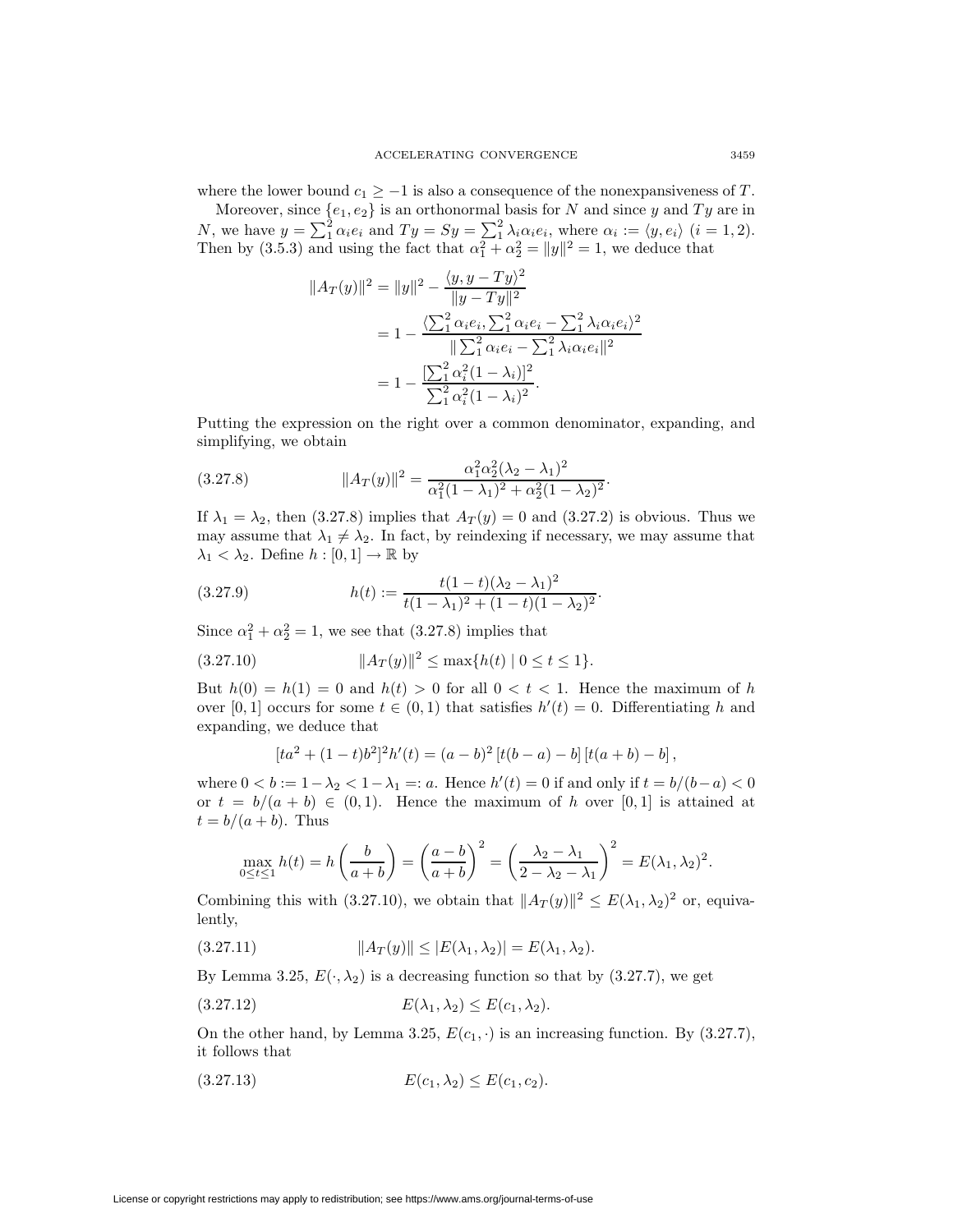Combining (3.27.11)-(3.27.13), we obtain

(3.27.14) 
$$
||A_T(y)|| \le E(c_1, c_2),
$$
  
and this is just (3.27.2).

**Remarks.** It is perhaps worth noting that the inequality (3.27.2), and hence the main inequality in each of Theorems 3.28 and 3.29, is sharp, at least for a large class of operators T. More precisely, one can prove the following result. *If*  $T : X \to X$  *is selfadjoint, nonexpansive, has finite rank, and is not the identity, then there exists*  $x^* \in M^{\perp}$  *with*  $||x^*|| = 1$  *and* 

$$
||A_T^n x^*|| = \left(\frac{c_2 - c_1}{2 - c_1 - c_2}\right)^n ||x^*||
$$
 for  $n = 0, 1, 2, ...$ 

Our proof of this result was divided into two cases: when  $\mathcal{R}(T) \neq X$  and when  $\mathcal{R}(T) = X$ . Since the proof was somewhat lengthy, we have omitted it.

Finally, we should mention that there are examples of *expansive*, selfadjoint, and positive mappings T for which the algorithm  $(3.1.3)$  diverges for every nonzero x, but the accelerated counterpart (3.1.4) converges! That is, it is not always necessary to have the original algorithm converging to be able to accelerate it.

For example, let X be the Euclidean plane  $\ell_2(2)$  and define  $T : X \to X$  by  $Tx = 3x(1)e_1 + 4x(2)e_2$ . Then T is selfadjoint and positive,  $M := Fix T = \{0\},$ and  $||T|| = 4$  (so T is expansive). However,  $||T^n x|| \geq 3^n ||x||$  and  $||A_T^n(Tx)|| \leq$  $3^{-n+1}||x||$  for every x. This shows that  $||T^n x - P_M x|| \to \infty$  for each  $x \neq 0$ , while  $||A_T^{n-1}(Tx) - P_M x|| \to 0$  for each x.

**Added in proof.** Recently, there has been related work that has appeared since this paper was first submitted to the Transactions in July of 1999.

First, the authors of this paper showed that the iterates  $x_0 = x$ ,  $x_n = A_T(T x_{n-1})$ for  $n \geq 1$  generated by the accelerated map for a linear nonexpansive map T converge weakly to  $P_{\text{Fix }T}(x)$  (Fejér monotonicity and weak convergence of an accelerated method of projections, Canadian Math. Soc., Conference Proceedings, **27**(2002), 1–6). This generalizes the relation (3.24.10) above.

F. Deutsch (Accelerating the convergence of the method of alternating projections via a line search: a brief survey, in Inherently Parallel Algorithms in Feasibility and Optimization and their Applications (edited by D. Butnariu, Y. Censor, and S. Reich), 2001, Elsevier Science, 203–217) gave a survey of line search methods for accelerating the convergence of the method of alternating projections.

J. Xu and L. Zikatanov (The method of alternating projections and the method of subspace corrections in Hilbert space, J. Amer. Math. Soc., **15**(2002), 573–597) gave an identity for estimating the norm of a product of nonexpansive linear operators on a Hilbert space.

#### **REFERENCES**

- <span id="page-27-2"></span><span id="page-27-0"></span>1. N. Aronszajn, Theory of reproducing kernels, Trans. Amer. Math. Soc., 68(1950), 337-404. MR **14:**[479c](http://www.ams.org/mathscinet-getitem?mr=14:479c)
- 2. H. H. Bauschke, J. M. Borwein, and A. S. Lewis, The method of cyclic projections for closed convex sets in Hilbert space, Recent developments in optimization theory and nonlinear analysis (Jerusalem, 1995), 1-38, Contemporary Mathematics 204, Amer. Math. Soc., Providence, R.I., 1997. MR **98c:**[49069](http://www.ams.org/mathscinet-getitem?mr=98c:49069)
- <span id="page-27-1"></span>3. J. B. Conway, A Course in Functional Analysis (second edition), Graduate Texts in Mathematics 96, Springer-Verlag, New York, 1990. MR **91e:**[46001](http://www.ams.org/mathscinet-getitem?mr=91e:46001)